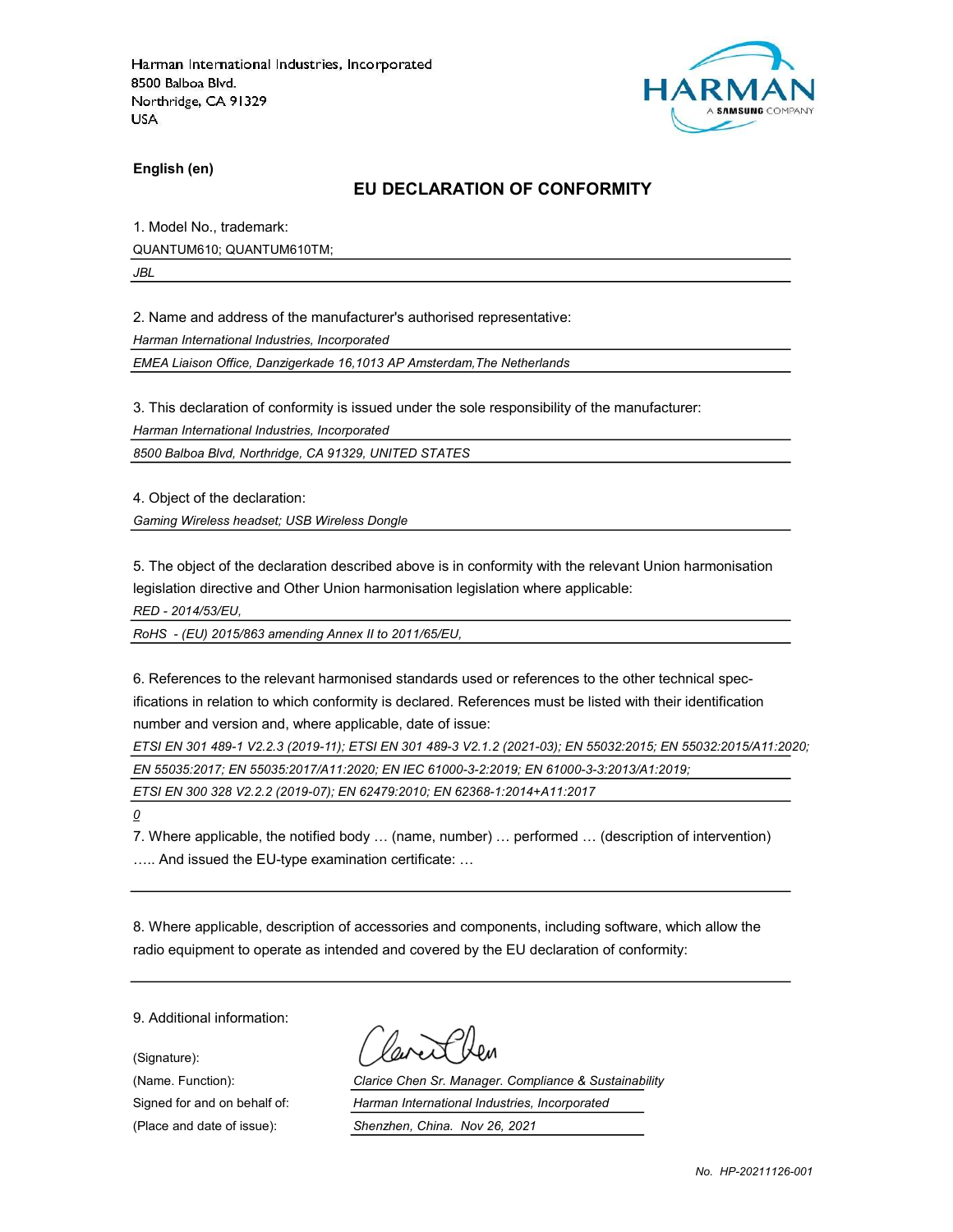

#### UK DECLARATION OF CONFORMITY

1. Model No., trademark: QUANTUM610; QUANTUM610TM;

JBL

2. Name and address of the manufacturer's authorised representative:

Harman International Industries, Incorporated

Ground Floor, Westside 2, London Road, Apsley, Hemel Hempstead, Hertfordshire, HP3 9TD, United Kingdom.

3. This declaration of conformity is issued under the sole responsibility of the manufacturer:

Harman International Industries, Incorporated

8500 Balboa Blvd, Northridge, CA 91329, UNITED STATES

4. Object of the declaration:

Gaming Wireless headset; USB Wireless Dongle

5. The object of the declaration described above is in conformity with the relevant Union harmonisation legislation directive and Other Union harmonisation legislation where applicable: Radio Equipment Regulations 2017

The Restriction of the Use of Certain Hazardous Substances in Electrical and Electronic Equipment Regulations 2012

6. References to the relevant harmonised standards used or references to the other technical specifications in relation to which conformity is declared. References must be listed with their identification number and version and, where applicable, date of issue:

ETSI EN 301 489-1 V2.2.3 (2019-11); ETSI EN 301 489-3 V2.1.2 (2021-03); EN 55032:2015; EN 55032:2015/A11:2020; EN 55035:2017; EN 55035:2017/A11:2020; EN IEC 61000-3-2:2019; EN 61000-3-3:2013/A1:2019;

ETSI EN 300 328 V2.2.2 (2019-07); EN 62479:2010; EN 62368-1:2014+A11:2017

 $\mathcal Q$ 

7. Where applicable, the notified body … (name, number) … performed … (description of intervention) ….. And issued the EU-type examination certificate: …

8. Where applicable, description of accessories and components, including software, which allow the radio equipment to operate as intended and covered by the EU declaration of conformity:

9. Additional information:

(Signature): (Place and date of issue): Shenzhen, China. Nov 26, 2021

(Name. Function): Clarice Chen Sr. Manager. Compliance & Sustainability Signed for and on behalf of: Harman International Industries, Incorporated

No. HP-20211126-001UK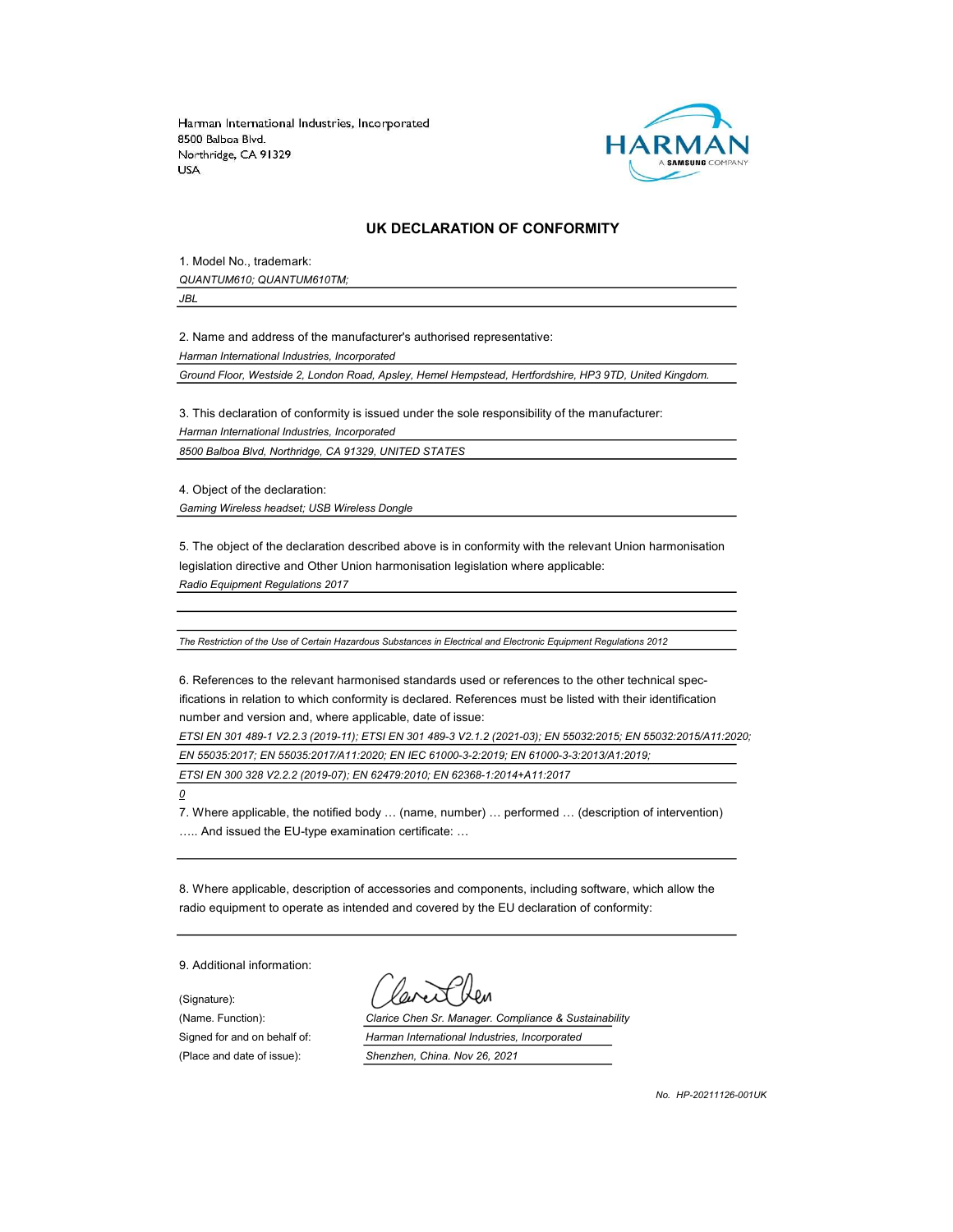

Български (bg)

#### ЕС ДЕКЛАРАЦИЯ ЗА СЪОТВЕТСТВИЕ

1.Модел No., търговска марка :

QUANTUM610; QUANTUM610TM;

JBL

2. Име и адрес на производителя или на неговия упълномощен представител:

Harman International Industries, Incorporated

EMEA Liaison Office, Danzigerkade 16,1013 AP Amsterdam,The Netherlands

3. Настоящата декларация за съответствие е издадена на отговорността на производителя:

Harman International Industries, Incorporated

8500 Balboa Blvd, Northridge, CA 91329, UNITED STATES

4. Предмет на декларацията: Gaming Wireless headset; USB Wireless Dongle

5. Предметът на декларацията, описан по-горе, отговаря на съответното законодателство на Съюза за хармонизация Директива и Друго законодателство на Съюза за хармонизация, когато е приложимо: RED - 2014/53/EU,

RoHS - (EU) 2015/863 amending Annex II to 2011/65/EU,

6. Позоваване на използваните хармонизирани стандарти или позоваване на други технически спецификации, по отно отношение на които се декларира съответствие.При позоваването трябва да се посочва техният идентификационен номер и версията им и,ако е приложимо,дата на издаване: ETSI EN 301 489-1 V2.2.3 (2019-11); ETSI EN 301 489-3 V2.1.2 (2021-03); EN 55032:2015; EN 55032:2015/A11:2020; EN 55035:2017; EN 55035:2017/A11:2020; EN IEC 61000-3-2:2019; EN 61000-3-3:2013/A1:2019; ETSI EN 300 328 V2.2.2 (2019-07); EN 62479:2010; EN 62368-1:2014+A11:2017

0

7. Когато е приложимо, нотифицираният орган… (наименование, номер)… извърши … (описание на извършеното) … и издаде сертификата за ЕС изследване на типа: …

8. Когато е приложимо, описание на принадлежностите и компонентите, включително софтуер, които позволяват на радиосъоръжението да работи по предназначение и които са обхванати от ЕС декларацията за съответствие:

9. Допълнителна информация:

(подпис):

Earen Clen

(име, длъжност): Clarice Chen Sr. Manager. Compliance & Sustainability Подписано за и от името на: Harman International Industries, Incorporated (място и дата на издаване): Shenzhen, China. Nov 26, 2021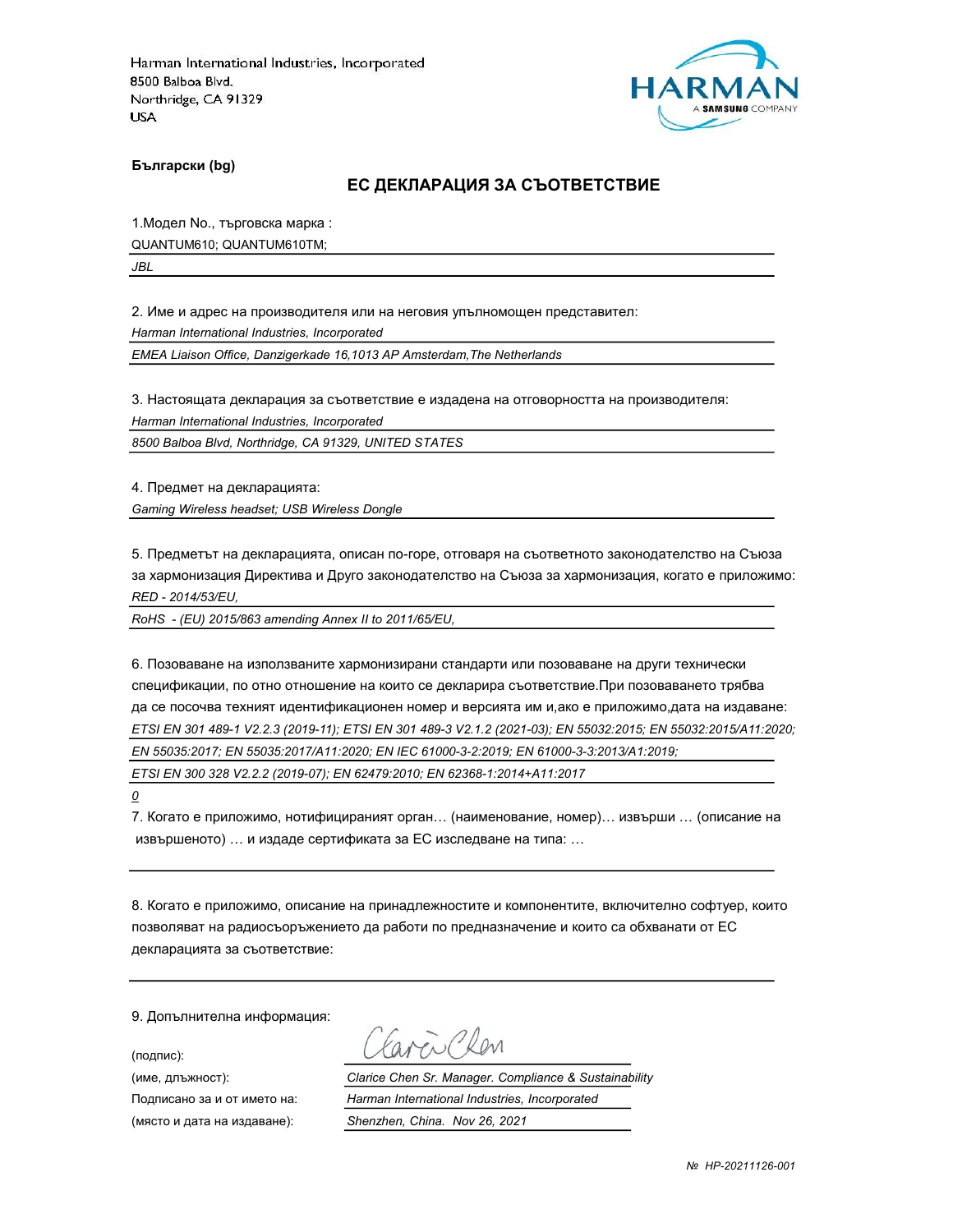

Deutsch (de)

# EU-KONFORMITÄTSERKLÄRUNG

1. Modell Nr., Handelsmarke:

QUANTUM610; QUANTUM610TM;

JBL

2. Name und Anschrift des Herstellers oder seines Bevollmächtigten:

Harman International Industries, Incorporated

EMEA Liaison Office, Danzigerkade 16,1013 AP Amsterdam,The Netherlands

3. Die alleinige Verantwortung für die Ausstellung dieser Konformitätserklärung trägt der Hersteller:

Harman International Industries, Incorporated

8500 Balboa Blvd, Northridge, CA 91329, UNITED STATES

4. Gegenstand der Erklärung Gaming Wireless headset; USB Wireless Dongle

5. Der oben beschriebene Gegenstand der Erklärung erfüllt die einschlägigen Harmonisierungsrecht -svorschriften der Union Richtlinie und gegebenenfalls weitere Harmonisierungsrechtsvorschriften der Union: RED - 2014/53/EU,

RoHS - (EU) 2015/863 amending Annex II to 2011/65/EU,

6.Angabe der einschlägigen harmonisierten Normen, die zugrunde gelegt wurden, oder Angabe der anderen technischen Spezifikationen, bezüglich derer die Konformität erklärt wird: Dabei müssen die jeweilige Kennnummer,die angewandte Fassung und gegebenenfalls das Ausgabedatum angegeben werden:

ETSI EN 301 489-1 V2.2.3 (2019-11); ETSI EN 301 489-3 V2.1.2 (2021-03); EN 55032:2015; EN 55032:2015/A11:2020;

EN 55035:2017; EN 55035:2017/A11:2020; EN IEC 61000-3-2:2019; EN 61000-3-3:2013/A1:2019;

ETSI EN 300 328 V2.2.2 (2019-07); EN 62479:2010; EN 62368-1:2014+A11:2017

0

7. Falls zutreffend — Die notifizierte Stelle … (Name, Kennnummer) hat … (Beschreibung ihrer Mitwirkung) … und folgende EU-Baumusterprüfbescheinigung ausgestellt:

8.Falls vorhanden — Beschreibung des Zubehörs und der Bestandteile einschließlich Software,die den bestimmungsgemäßen Betrieb der Funkanlage ermöglichen und von der EU-Konformitätserklärung erfasst werden:

9. Zusatzangaben

(Unterschrift):

(Ort und Datum der Ausstellung): Shenzhen, China. Nov 26, 2021

Favor Clen

(Name, Funktion): Clarice Chen Sr. Manager. Compliance & Sustainability Unterzeichnet und im Namen von: Harman International Industries, Incorporated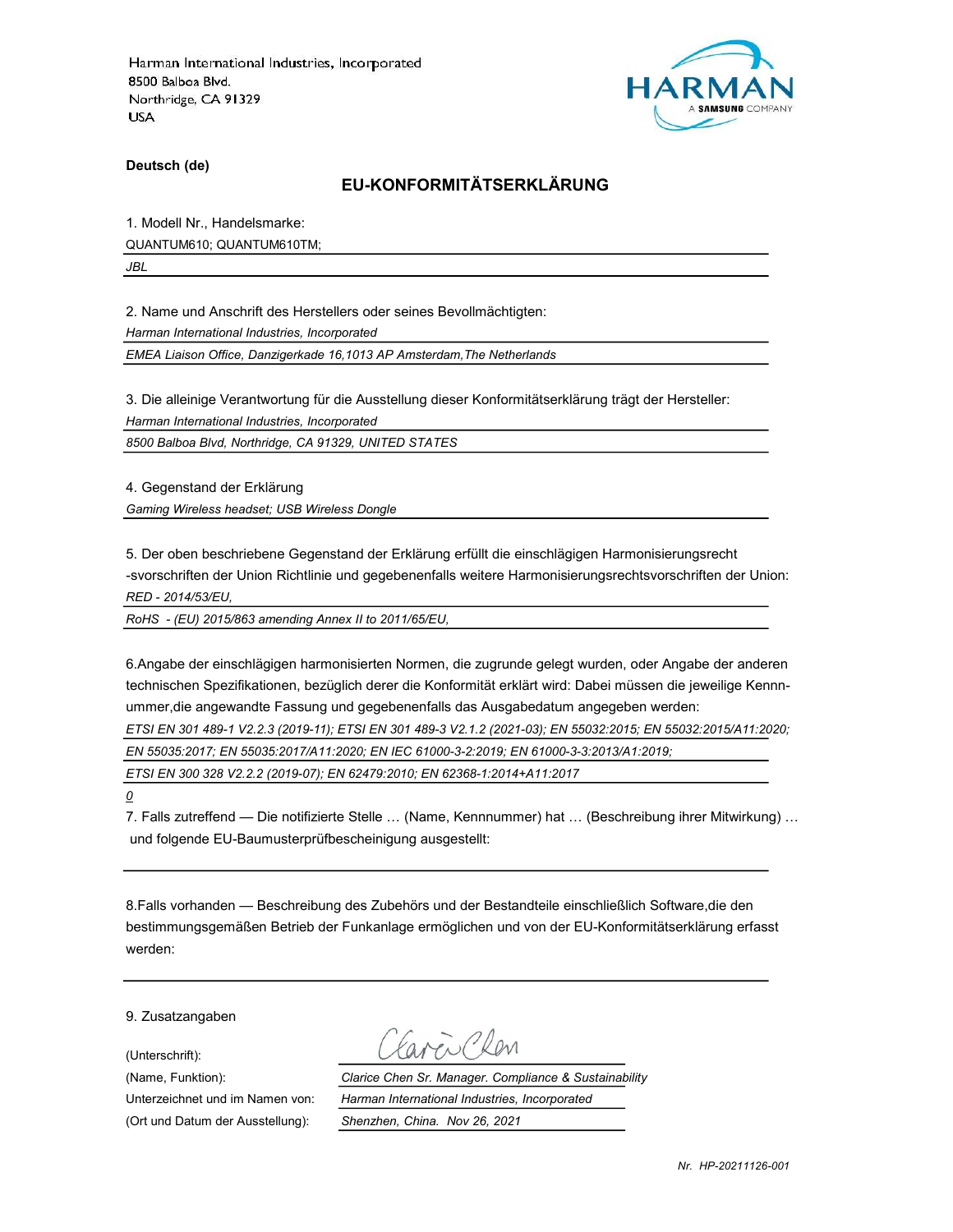

Hrvatski (hr)

### EU IZJAVA O SUKLADNOSTI

1.Model br.,marka QUANTUM610; QUANTUM610TM;

JBL

2. Ime i adresa proizvođača ili njegovog ovlaštenog zastupnika:

Harman International Industries, Incorporated

EMEA Liaison Office, Danzigerkade 16,1013 AP Amsterdam,The Netherlands

3. Za izdavanje ove izjave o sukladnosti odgovoran je isključivo proizvođač:

Harman International Industries, Incorporated

8500 Balboa Blvd, Northridge, CA 91329, UNITED STATES

4. Predmet izjave:

Gaming Wireless headset; USB Wireless Dongle

5. Prethodno opisani predmet izjave u skladu je s relevantnim zakonodavstvom Unije o usklađivanju i drugim zakonodavstvom Unije o usklađivanju prema potrebi:

RED - 2014/53/EU,

RoHS - (EU) 2015/863 amending Annex II to 2011/65/EU,

6. Upućivanja na odgovarajuće usklađene norme koje se upotrebljavaju ili upućivanje na druge tehničke specifikacije u odnosu na koje se deklarira sukladnost. Upućivanja moraju biti navedena s identifikacijskim brojem i verzijom te, prema potrebi, datumom izdavanja:

ETSI EN 301 489-1 V2.2.3 (2019-11); ETSI EN 301 489-3 V2.1.2 (2021-03); EN 55032:2015; EN 55032:2015/A11:2020; EN 55035:2017; EN 55035:2017/A11:2020; EN IEC 61000-3-2:2019; EN 61000-3-3:2013/A1:2019;

ETSI EN 300 328 V2.2.2 (2019-07); EN 62479:2010; EN 62368-1:2014+A11:2017

 $\overline{\mathcal{Q}}$ 

7.Prema potrebi, prijavljeno tijelo ... (naziv, broj) … provelo je … (opis intervencije) … i izdalo potvrdu o EU ispitivanju tipa:

8. Prema potrebi, opis dodatne opreme i sastavnica, uključujući softver, koji omogućuju normalan rad radijske opreme koji je obuhvaćen EU izjavom o sukladnosti:

9. Dodatne informacije:

(potpis):

aveillen

(ime, funkcija) Clarice Chen Sr. Manager. Compliance & Sustainability Potpisano za i u ime: <br>
Harman International Industries, Incorporated (mjesto i datum izdavanja): Shenzhen, China. Nov 26, 2021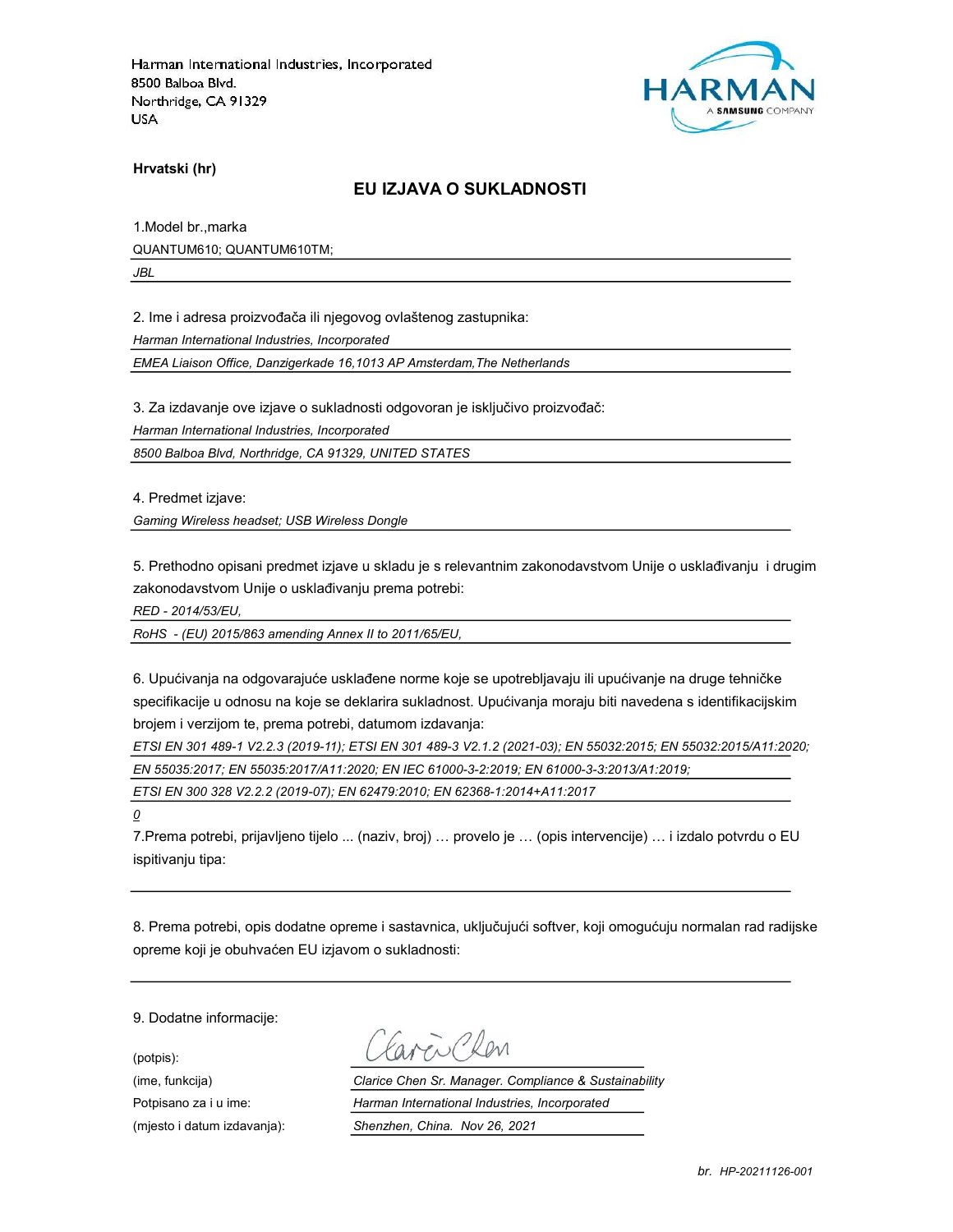

čeština (cs)

# EU PROHLÁŠENÍ O SHODĚ

1. Model č.,ochranná známka:

QUANTUM610; QUANTUM610TM;

JBL

2. Jméno a adresa výrobce nebo jeho zplnomocněného zástupce:

Harman International Industries, Incorporated

EMEA Liaison Office, Danzigerkade 16,1013 AP Amsterdam,The Netherlands

3. Toto prohlášení o shodě se vydává na výhradní odpovědnost výrobce:

Harman International Industries, Incorporated

8500 Balboa Blvd, Northridge, CA 91329, UNITED STATES

4. Předmět prohlášení:

Gaming Wireless headset; USB Wireless Dongle

5. Výše popsaný předmět prohlášení je ve shodě s příslušnými harmonizovanými právními předpisy Unie a náležitých případech další harmonizované právní předpisy Unie:

RED - 2014/53/EU,

RoHS - (EU) 2015/863 amending Annex II to 2011/65/EU,

6. Odkazy na příslušné harmonizované normy, které byly použity, nebo na jiné technické specifikace, na jejichž základě se shoda prohlašuje. Odkazy se uvedou s jejich identifikačním číslem a verzí a v příslušných případech rovněž s datem vydání:

ETSI EN 301 489-1 V2.2.3 (2019-11); ETSI EN 301 489-3 V2.1.2 (2021-03); EN 55032:2015; EN 55032:2015/A11:2020; EN 55035:2017; EN 55035:2017/A11:2020; EN IEC 61000-3-2:2019; EN 61000-3-3:2013/A1:2019;

ETSI EN 300 328 V2.2.2 (2019-07); EN 62479:2010; EN 62368-1:2014+A11:2017

 $\overline{\mathcal{Q}}$ 

7. Případně: oznámený subjekt ... (název, číslo) … provedl … (popis opatření) … a vydal certifikát EU přezkoušení typu:

8.V příslušných případech popis příslušenství a součástí, včetně softwaru, které umožňují zamýšlené fungování rádiového zařízení v souladu s EU prohlášením o shodě:

9. Další informace:

(podpis):

(jméno, funkce): Clarice Chen Sr. Manager. Compliance & Sustainability Podepsáno za a jménem: Harman International Industries, Incorporated (místo a datum vydání): Shenzhen, China. Nov 26, 2021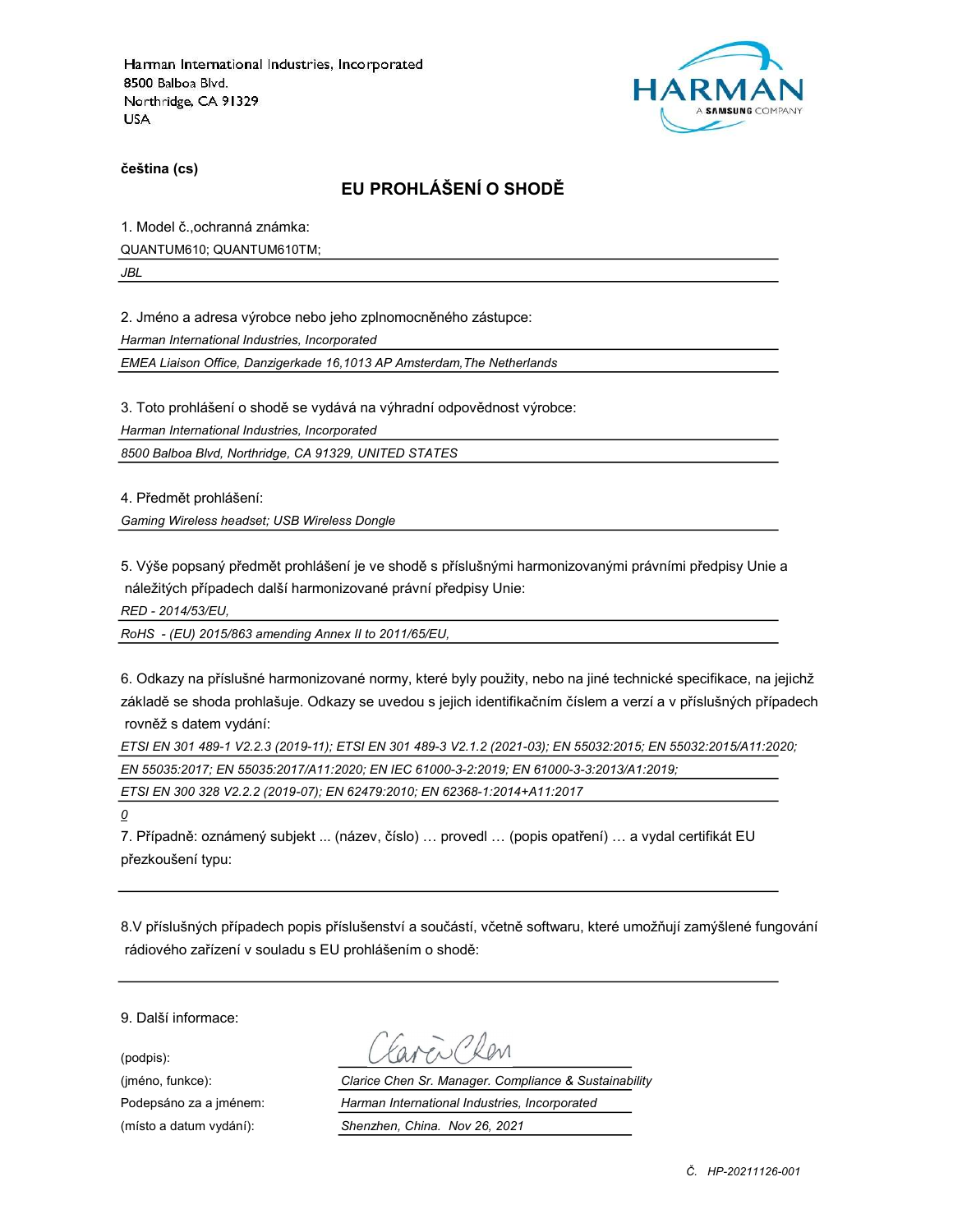

eesti keel (et)

#### ELI VASTAVUSDEKLARATSIOON

1. Tootenumber,kaubamärk:

QUANTUM610; QUANTUM610TM;

JBL

2. Tootja või tema volitatud esindaja nimi ja aadress:

Harman International Industries, Incorporated

EMEA Liaison Office, Danzigerkade 16,1013 AP Amsterdam,The Netherlands

3. Käesolev vastavusdeklaratsioon on välja antud tootja ainuvastutusel:

Harman International Industries, Incorporated

8500 Balboa Blvd, Northridge, CA 91329, UNITED STATES

4. Deklareeritav toode:

Gaming Wireless headset; USB Wireless Dongle

5. Ülalkirjeldatud deklareeritav toode on kooskõlas asjakohaste liidu ühtlustamisõigusaktidega ja Muud liidu ühtlustamisõigusaktid (vajaduse korral):

RED - 2014/53/EU,

RoHS - (EU) 2015/863 amending Annex II to 2011/65/EU,

6. Viited kasutatud harmoneeritud standarditele või muudele tehnilistele kirjeldustele, millele vastavust deklareeritakse. Viidetele peab lisama nende identifitseerimisnumbri ja versiooni ning vajaduse korral väljaandmise kuupäeva:

ETSI EN 301 489-1 V2.2.3 (2019-11); ETSI EN 301 489-3 V2.1.2 (2021-03); EN 55032:2015; EN 55032:2015/A11:2020; EN 55035:2017; EN 55035:2017/A11:2020; EN IEC 61000-3-2:2019; EN 61000-3-3:2013/A1:2019;

ETSI EN 300 328 V2.2.2 (2019-07); EN 62479:2010; EN 62368-1:2014+A11:2017

0

7.Vajaduse korral: teavitatud asutus … (nimi, number) … teostas … (tegevuse kirjeldus) … ja andis välja Eli tüübihindamistõendi:

8.Vajaduse korral selliste tarvikute ja osade, samuti tarkvara kirjeldus, mis võimaldavad raadioseadet kasutada ettenähtud otstarbel ja kooskõlas ELi vastavusdeklaratsiooniga:

9. Lisateave:

(allkiri):

(nimi, ametinimetus): Clarice Chen Sr. Manager. Compliance & Sustainability Alla kirjutanud (kelle poolt/nimel): Harman International Industries, Incorporated (väljaandmise koht ja kuupäev): Shenzhen, China. Nov 26, 2021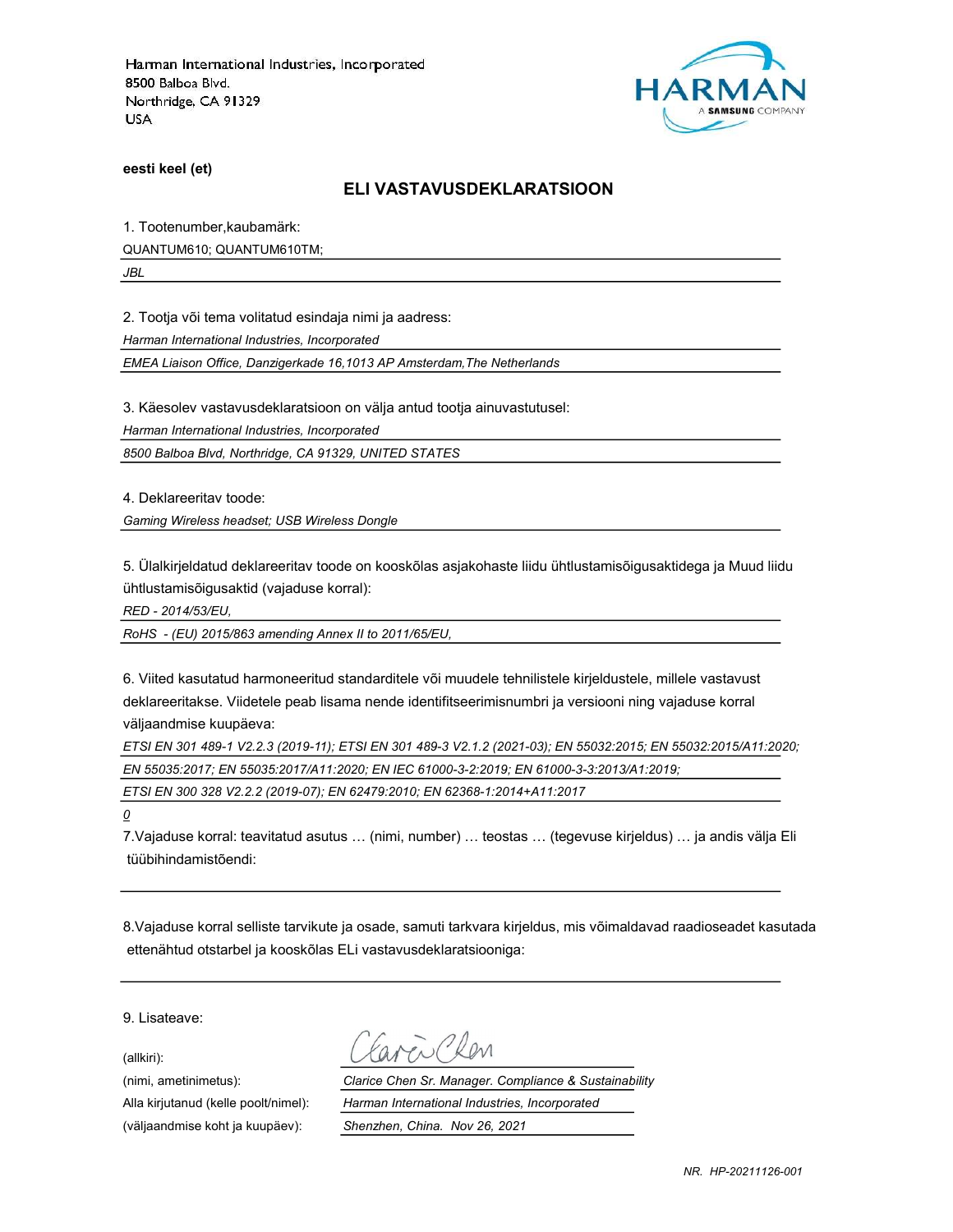

español (es)

### DECLARACIÓN UE DE CONFORMIDAD

1. Nombre del Modelo,marca:

QUANTUM610; QUANTUM610TM;

JBL

2. Nombre y dirección del fabricante o de su representante autorizado:

Harman International Industries, Incorporated

EMEA Liaison Office, Danzigerkade 16,1013 AP Amsterdam,The Netherlands

3. La presente declaración de conformidad se expide bajo la exclusiva responsabilidad del fabricante.

Harman International Industries, Incorporated

8500 Balboa Blvd, Northridge, CA 91329, UNITED STATES

4. Objeto de la declaración:

Gaming Wireless headset; USB Wireless Dongle

5. El objeto de la declaración descrito anteriormente es conforme con la legislación de armonización pertinente de la Unión y Otra legislación de armonización de la Unión, cuando sea aplicable:

RED - 2014/53/EU,

RoHS - (EU) 2015/863 amending Annex II to 2011/65/EU,

6.Referencias a las normas armonizadas pertinentes utilizadas o referencias a las otras especificaciones técnicas en relación con las cuales se declara la conformidad. Las referencias se enumerarán con su número de identificación y su versión y, en su caso, la fecha de emisión:

ETSI EN 301 489-1 V2.2.3 (2019-11); ETSI EN 301 489-3 V2.1.2 (2021-03); EN 55032:2015; EN 55032:2015/A11:2020;

EN 55035:2017; EN 55035:2017/A11:2020; EN IEC 61000-3-2:2019; EN 61000-3-3:2013/A1:2019;

ETSI EN 300 328 V2.2.2 (2019-07); EN 62479:2010; EN 62368-1:2014+A11:2017

 $\overline{o}$ 

7. Cuando proceda: El organismo notificado … (nombre, número) … ha efectuado … (descripción de la intervención) … y expedido el certificado de examen UE de tipo:

8. Cuando proceda, descripción de los accesorios y componentes, incluido el software, que permiten que el equipo radioeléctrico funcione como estaba previsto y esté amparado por la declaración UE de conformidad:

9. Información adicional:

(Firma):

ave Clean

(nombre, cargo): Clarice Chen Sr. Manager. Compliance & Sustainability Firmado en nombre de: Harman International Industries, Incorporated (lugar y fecha de expedición): Shenzhen, China. Nov 26, 2021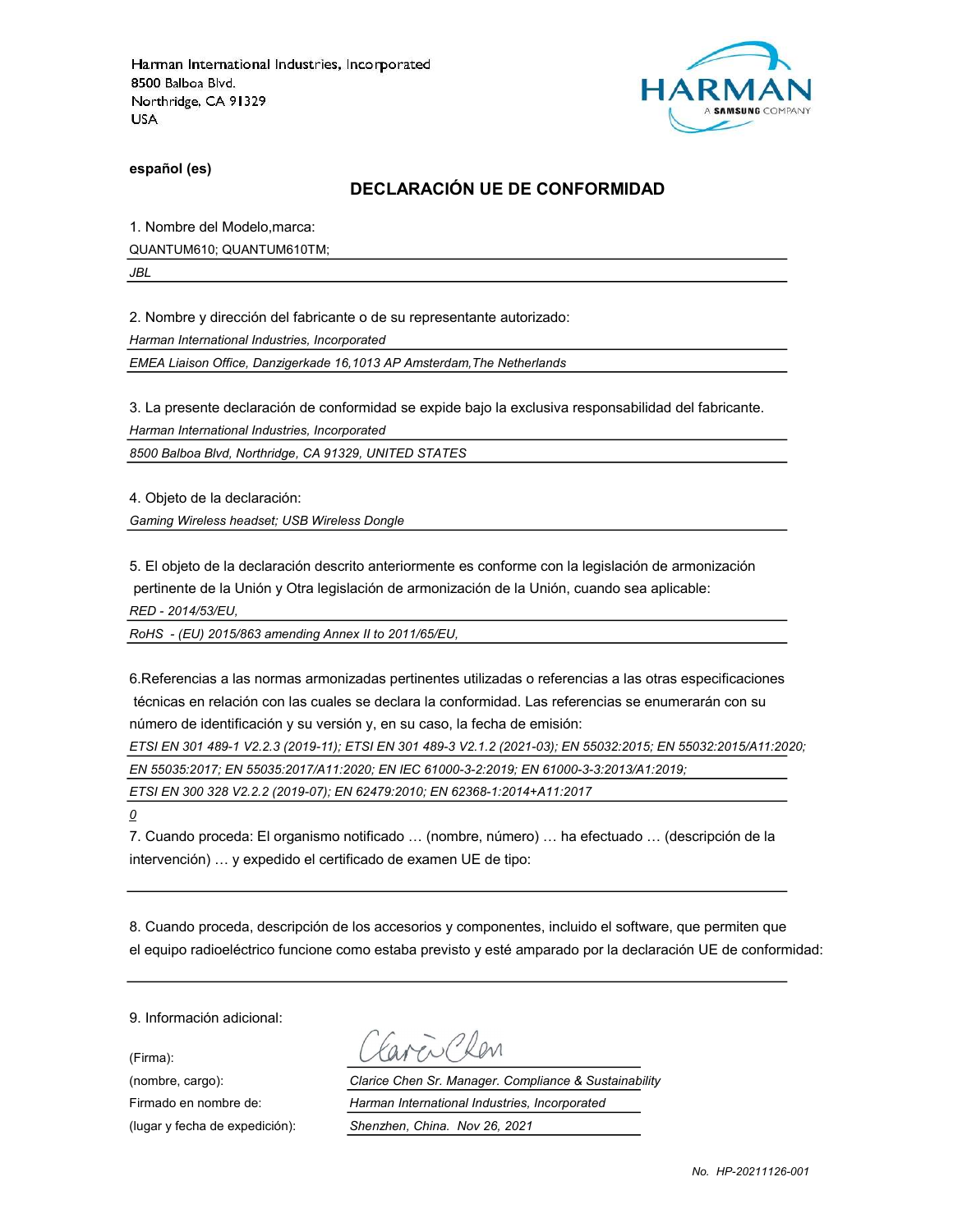

italiano (it)

#### DICHIARAZIONE DI CONFORMITÀ UE

1. Modello n.,brand: QUANTUM610; QUANTUM610TM;

JBL

2. Nome e indirizzo del fabbricante o del suo rappresentante autorizzato:

Harman International Industries, Incorporated

EMEA Liaison Office, Danzigerkade 16,1013 AP Amsterdam,The Netherlands

3. La presente dichiarazione di conformità è rilasciata sotto l'esclusiva responsabilità del fabbricante:

Harman International Industries, Incorporated

8500 Balboa Blvd, Northridge, CA 91329, UNITED STATES

4. Oggetto della dichiarazione:

Gaming Wireless headset; USB Wireless Dongle

5. L'oggetto della dichiarazione di cui sopra è conforme alla pertinente normativa di armonizzazione dell'Unione e Se del caso, altre normative di armonizzazione dell'Unione:

RED - 2014/53/EU,

RoHS - (EU) 2015/863 amending Annex II to 2011/65/EU,

6. Riferimento alle pertinenti norme armonizzate utilizzate o riferimenti alle altre specifiche tecniche in relazione alle quali è dichiarata la conformità. I riferimenti devono essere indicati con il loro numero di identificazione e versione e, se del caso, la data di emissione:

ETSI EN 301 489-1 V2.2.3 (2019-11); ETSI EN 301 489-3 V2.1.2 (2021-03); EN 55032:2015; EN 55032:2015/A11:2020; EN 55035:2017; EN 55035:2017/A11:2020; EN IEC 61000-3-2:2019; EN 61000-3-3:2013/A1:2019;

ETSI EN 300 328 V2.2.2 (2019-07); EN 62479:2010; EN 62368-1:2014+A11:2017

 $\overline{\mathcal{Q}}$ 

7. Se del caso, l'organismo notificato … (denominazione, numero) … ha effettuato … (descrizione dell'intervento) … e rilasciato il certificato di esame UE del tipo:

8. Se del caso, una descrizione degli accessori e dei componenti inclusi nella dichiarazione di con -formità UE,compreso il software, che consentono all'apparecchiatura radio di funzionare come previsto:

9. Informazioni supplementari:

(Firma):

Carrillan

(nome, funzione): Clarice Chen Sr. Manager. Compliance & Sustainability Firmato a nome e per conto di: Harman International Industries, Incorporated (luogo e data del rilascio): Shenzhen, China. Nov 26, 2021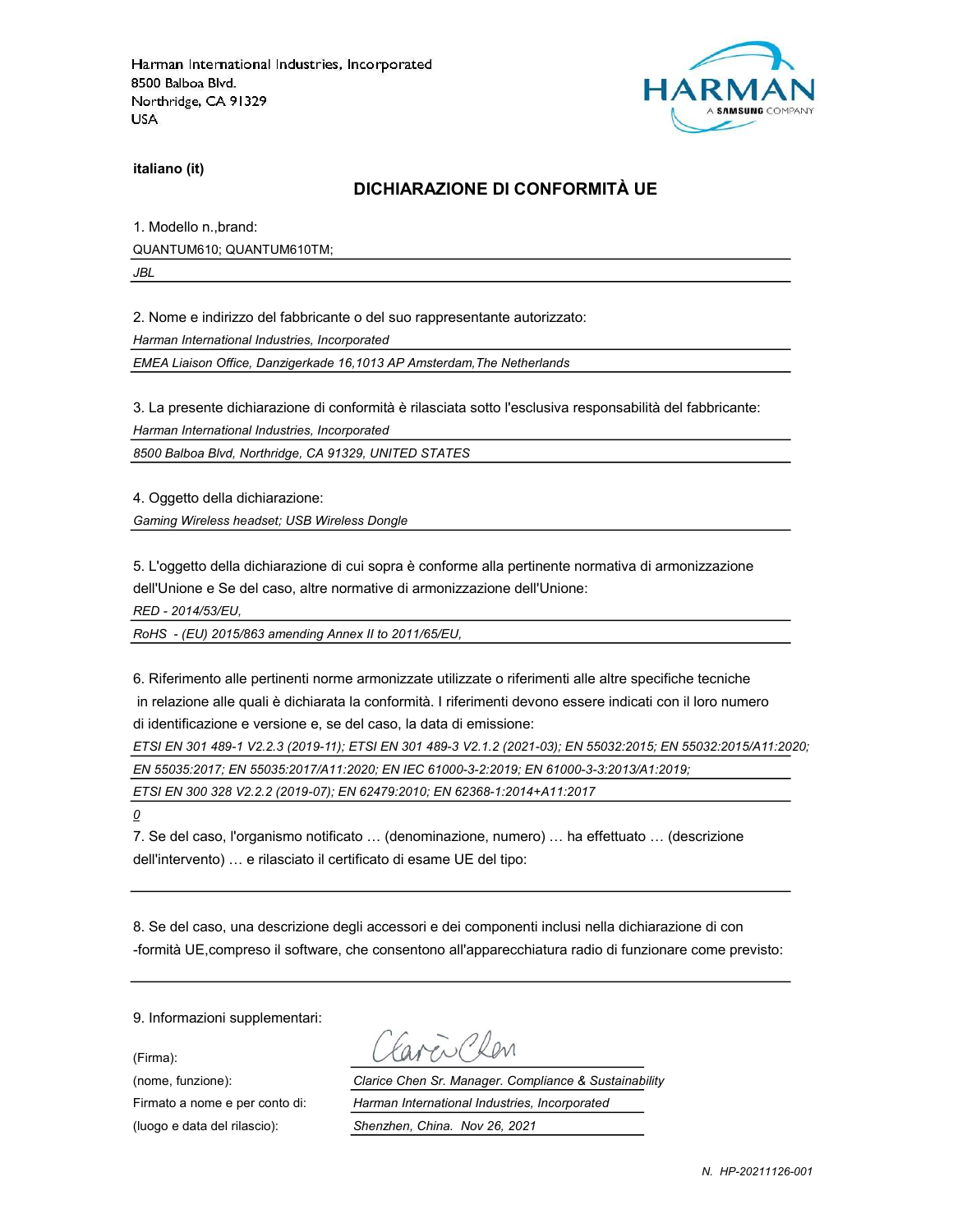

dansk (da)

#### EU-OVERENSSTEMMELSESERKLÆRING

1. Model nr.,mærke: QUANTUM610; QUANTUM610TM;

JBL

2. Navn og adresse på fabrikanten eller dennes bemyndigede repræsentant:

Harman International Industries, Incorporated

EMEA Liaison Office, Danzigerkade 16,1013 AP Amsterdam,The Netherlands

3. Denne overensstemmelseserklæring udstedes på fabrikantens ansvar:

Harman International Industries, Incorporated

8500 Balboa Blvd, Northridge, CA 91329, UNITED STATES

4. Erklæringens genstand:

Gaming Wireless headset; USB Wireless Dongle

5. Genstanden for erklæringen, som beskrevet ovenfor, er i overensstemmelse med den relevante EU-harmoniseringslovgivning og Eventuelt anden EU-harmoniseringslovgivning:

RED - 2014/53/EU,

RoHS - (EU) 2015/863 amending Annex II to 2011/65/EU,

6.Henvisninger til de relevante anvendte harmoniserede standarder eller henvisninger til de andre tekniske specifikationer, som der erklæres overensstemmelse med. Henvisninger angives med deres identifikationsnummer og version og eventuelt udstedelsesdato:

ETSI EN 301 489-1 V2.2.3 (2019-11); ETSI EN 301 489-3 V2.1.2 (2021-03); EN 55032:2015; EN 55032:2015/A11:2020; EN 55035:2017; EN 55035:2017/A11:2020; EN IEC 61000-3-2:2019; EN 61000-3-3:2013/A1:2019;

ETSI EN 300 328 V2.2.2 (2019-07); EN 62479:2010; EN 62368-1:2014+A11:2017

 $\overline{\mathcal{Q}}$ 

7. Hvor det er relevant, det bemyndigede organ … (navn, nummer) har foretaget … (beskrivelse af aktiviteten) … og udstedt EU-typeafprøvningsattest:

8. I givet fald beskrivelse af tilbehør og komponenter, herunder software, som får radioudstyret til at fungere efter hensigten og er dækket af EU-overensstemmelseserklæringen:

9. Supplerende oplysninger:

(Underskrift):

(udstedelsessted og -dato): Shenzhen, China. Nov 26, 2021

(navn, stilling) (underskrift): Clarice Chen Sr. Manager. Compliance & Sustainability Underskrevet for og på vegne af: Harman International Industries, Incorporated

nr. HP-20211126-001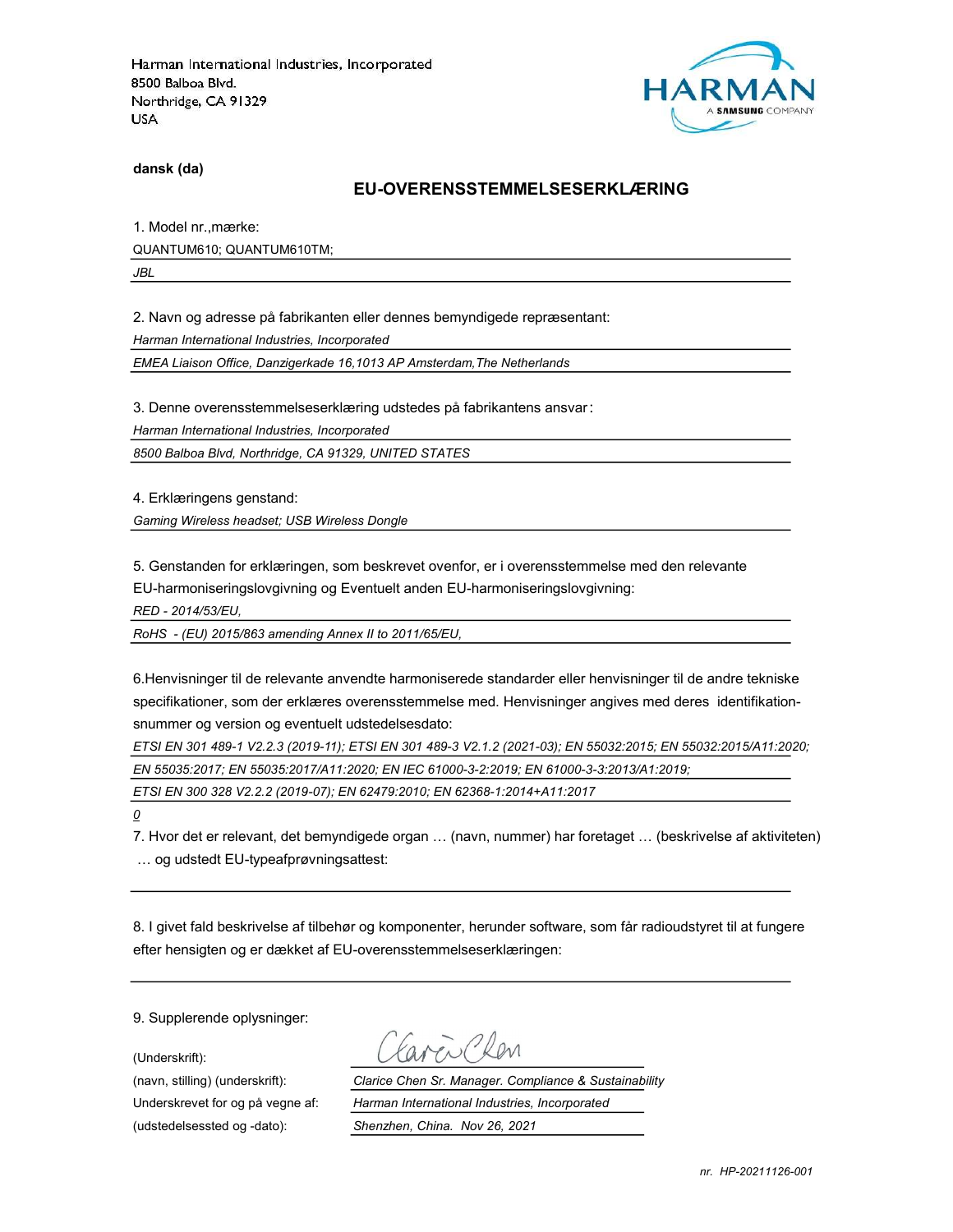

ελληνικά (el)

#### ΔΗΛΩΣΗ ΣΥΜΜΟΡΦΩΣΗΣ ΕΕ

1. Αριθμός μοντέλου, εμπορικό σήμα: QUANTUM610; QUANTUM610TM;

JBL

2. Όνομα και διεύθυνση του κατασκευαστή ή του εξουσιοδοτημένου αντιπροσώπου του:

Harman International Industries, Incorporated

EMEA Liaison Office, Danzigerkade 16,1013 AP Amsterdam,The Netherlands

3. Η παρούσα δήλωση συμμόρφωσης εκδίδεται με αποκλειστική ευθύνη του κατασκευαστή:

Harman International Industries, Incorporated

8500 Balboa Blvd, Northridge, CA 91329, UNITED STATES

4.Αντικείμενο της δήλωσης: Gaming Wireless headset; USB Wireless Dongle

5. Ο στόχος της δήλωσης που περιγράφεται παραπάνω είναι σύμφωνος προς τη σχετική ενωσιακή νομοθεσία εναρμόνισης και Άλλη ενωσιακή νομοθεσία εναρμόνισης, κατά περίπτωση RED - 2014/53/EU,

RoHS - (EU) 2015/863 amending Annex II to 2011/65/EU,

6. Αναφορές στα σχετικά εναρμονισμένα πρότυπα που χρησιμοποιούνται ή αναφορές στις λοιπές τεχνικές προδιαγραφές σε σχέση με τις οποίες δηλώνεται η συμμόρφωση. Οι αναφορές πρέπει να απαριθμούνται με τον αριθμό αναγνώρισης και την έκδοση και, κατά περίπτωση, την ημερομηνία δημοσίευσής τους: ETSI EN 301 489-1 V2.2.3 (2019-11); ETSI EN 301 489-3 V2.1.2 (2021-03); EN 55032:2015; EN 55032:2015/A11:2020; EN 55035:2017; EN 55035:2017/A11:2020; EN IEC 61000-3-2:2019; EN 61000-3-3:2013/A1:2019; ETSI EN 300 328 V2.2.2 (2019-07); EN 62479:2010; EN 62368-1:2014+A11:2017

0

7.Όπου έχει εφαρμογή, ο κοινοποιημένος οργανισμός … (ονομασία, αριθμός) … πραγματοποίησε (περιγραφή της παρέμβασης) … και εξέδωσε το πιστοποιητικό εξέτασης τύπου ΕΕ:

8.Όπου έχει εφαρμογή, περιγραφή των παρελκόμενων και εξαρτημάτων, συμπεριλαμβανομένου του λογισμικού, που επιτρέπουν στον ραδιοεξοπλισμό να λειτουργεί όπως προβλέπεται και που καλύπτ -N43ονται από τη δήλωση συμμόρφωσης:

9. Συμπληρωματικές πληροφορίες:

(υπογραφή):

avenChan

(τόπος και ημερομηνία έκδοσης): Shenzhen, China. Nov 26, 2021

(όνομα, θέση): Clarice Chen Sr. Manager. Compliance & Sustainability Υπογραφή για λογαριασμό εξ ονόματος: Harman International Industries, Incorporated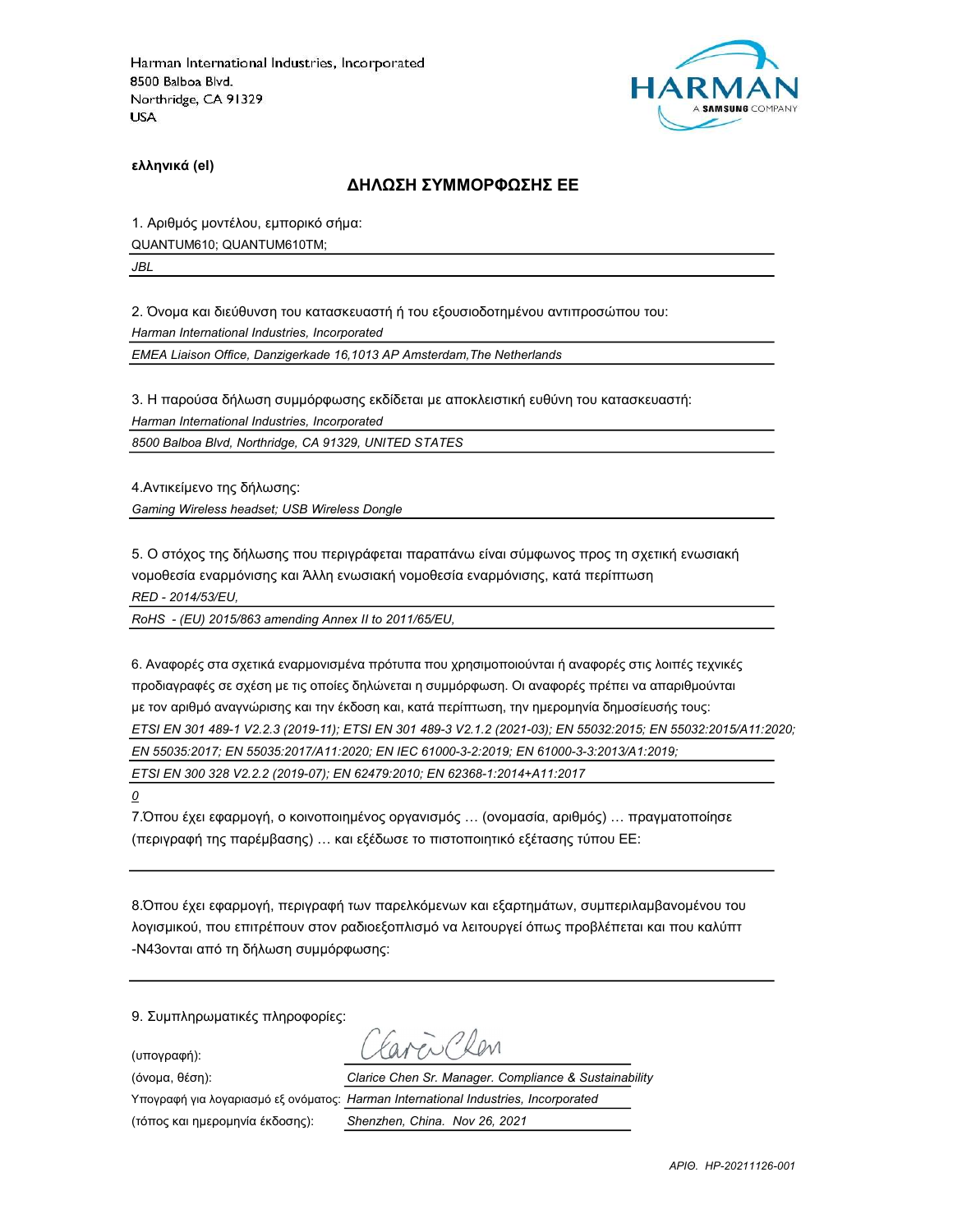

français (fr)

#### DECLARATION UE DE CONFORMITE

1. numéro de modèle,marque:

QUANTUM610; QUANTUM610TM;

JBL

2. Nom et adresse du fabricant ou de son mandataire:

Harman International Industries, Incorporated

EMEA Liaison Office, Danzigerkade 16,1013 AP Amsterdam,The Netherlands

3. La présente déclaration de conformité est établie sous la seule responsabilité du fabricant:

Harman International Industries, Incorporated

8500 Balboa Blvd, Northridge, CA 91329, UNITED STATES

4. Objet de la déclaration:

Gaming Wireless headset; USB Wireless Dongle

5. L'objet de la déclaration décrit ci-dessus est conforme à la législation d'harmonisation de l'Union applicable et Autres législations d'harmonisation de l'Union, s'il y a lieu:

RED - 2014/53/EU,

RoHS - (EU) 2015/863 amending Annex II to 2011/65/EU,

6. Références des normes harmonisées pertinentes appliquées ou des autres spécifications techniques par rapport auxquelles la conformité est déclarée. Il faut indiquer, pour chaque référence, le numéro d'identification, la version et, le cas échéant, la date d'émission:

ETSI EN 301 489-1 V2.2.3 (2019-11); ETSI EN 301 489-3 V2.1.2 (2021-03); EN 55032:2015; EN 55032:2015/A11:2020;

EN 55035:2017; EN 55035:2017/A11:2020; EN IEC 61000-3-2:2019; EN 61000-3-3:2013/A1:2019;

ETSI EN 300 328 V2.2.2 (2019-07); EN 62479:2010; EN 62368-1:2014+A11:2017

 $\overline{\mathcal{Q}}$ 

7.S'il y a lieu: l'organisme notifié … (nom, numéro) … a réalisé … (description de l'intervention) … et a délivré le certificat d'examen UE de type:

8.S'il y a lieu, description des accessoires et des éléments (y compris logiciels) qui permettent à l'équipement radioélectrique de fonctionner selon sa destination et qui sont couverts par la déclaration UE de conformité:

9. Informations complémentaires:

(Signature):

(nom, fonction): Clarice Chen Sr. Manager. Compliance & Sustainability Signé par et au nom de: Harman International Industries, Incorporated (lieu et date d'émission): Shenzhen, China. Nov 26, 2021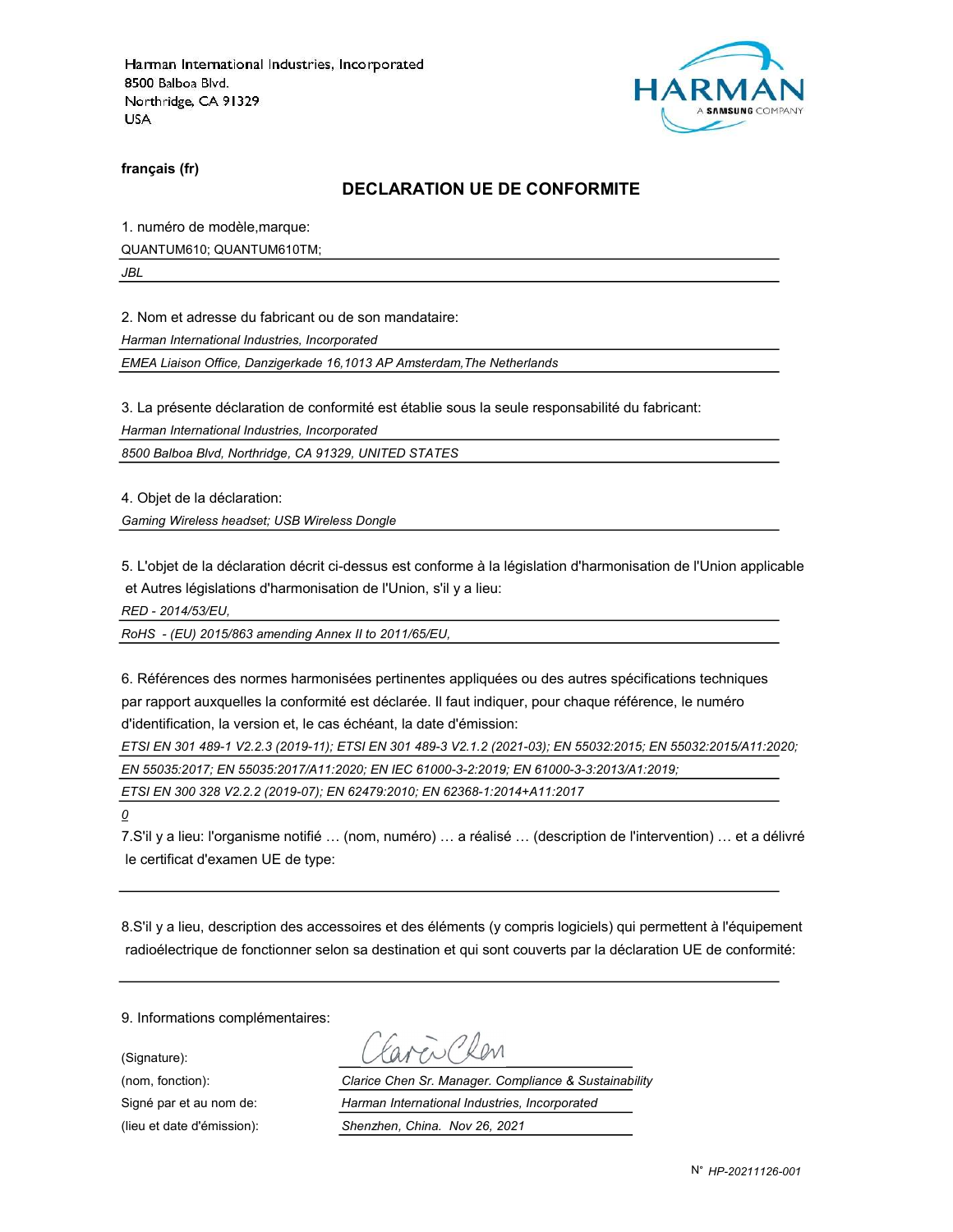

latviešu valoda (lv)

## ES ATBILSTĪBAS DEKLARĀCIJA

1. Modela Nr.,brand: QUANTUM610; QUANTUM610TM; JBL

2. Ražotāja vai viņa pilnvarotā pārstāvja vārds, uzvārds/nosaukums un adrese:

Harman International Industries, Incorporated

EMEA Liaison Office, Danzigerkade 16,1013 AP Amsterdam,The Netherlands

3. Šī atbilstības deklarācija ir izdota vienīgi uz šāda ražotāja atbildību:

Harman International Industries, Incorporated

8500 Balboa Blvd, Northridge, CA 91329, UNITED STATES

4. Deklarācijas priekšmets:

Gaming Wireless headset; USB Wireless Dongle

5. Iepriekš aprakstītais deklarācijas priekšmets atbilst attiecīgajam Savienības saskaņotajam tiesību aktam un Citam Savienības saskaņotajam tiesību aktam, ja piemērojams

RED - 2014/53/EU,

RoHS - (EU) 2015/863 amending Annex II to 2011/65/EU,

6. Atsauces uz attiecīgajiem izmantojamiem saskaņotajiem standartiem vai uz citām tehniskajām specifikācijām ,attiecībā uz ko tiek deklarēta atbilstība. Atsauces jāuzskaita ar to identifikācijas numuriem un versijām un attiecīgā gadījumā ar izdošanas datumu:

ETSI EN 301 489-1 V2.2.3 (2019-11); ETSI EN 301 489-3 V2.1.2 (2021-03); EN 55032:2015; EN 55032:2015/A11:2020; EN 55035:2017; EN 55035:2017/A11:2020; EN IEC 61000-3-2:2019; EN 61000-3-3:2013/A1:2019;

ETSI EN 300 328 V2.2.2 (2019-07); EN 62479:2010; EN 62368-1:2014+A11:2017

0

7. Attiecīgā gadījumā paziņotā struktūra … (nosaukums, numurs) … ir veikusi … (darbības apraksts) … un izdevusi ES tipa pārbaudes sertifikātu:

8.Attiecīgā gadījumā palīgierīču un komponentu apraksts, ieskaitot programmatūras aprakstu,kas nodrošina radioiekārtas paredzēto darbību un uz ko attiecas ES atbilstības deklarācija:

9. Papildinformācija:

(Paraksts):

(izdošanas vieta un datums): Shenzhen, China. Nov 26, 2021

(vārds, uzvārds, amats): Clarice Chen Sr. Manager. Compliance & Sustainability Parakstīts šādas personas vārdā: Harman International Industries, Incorporated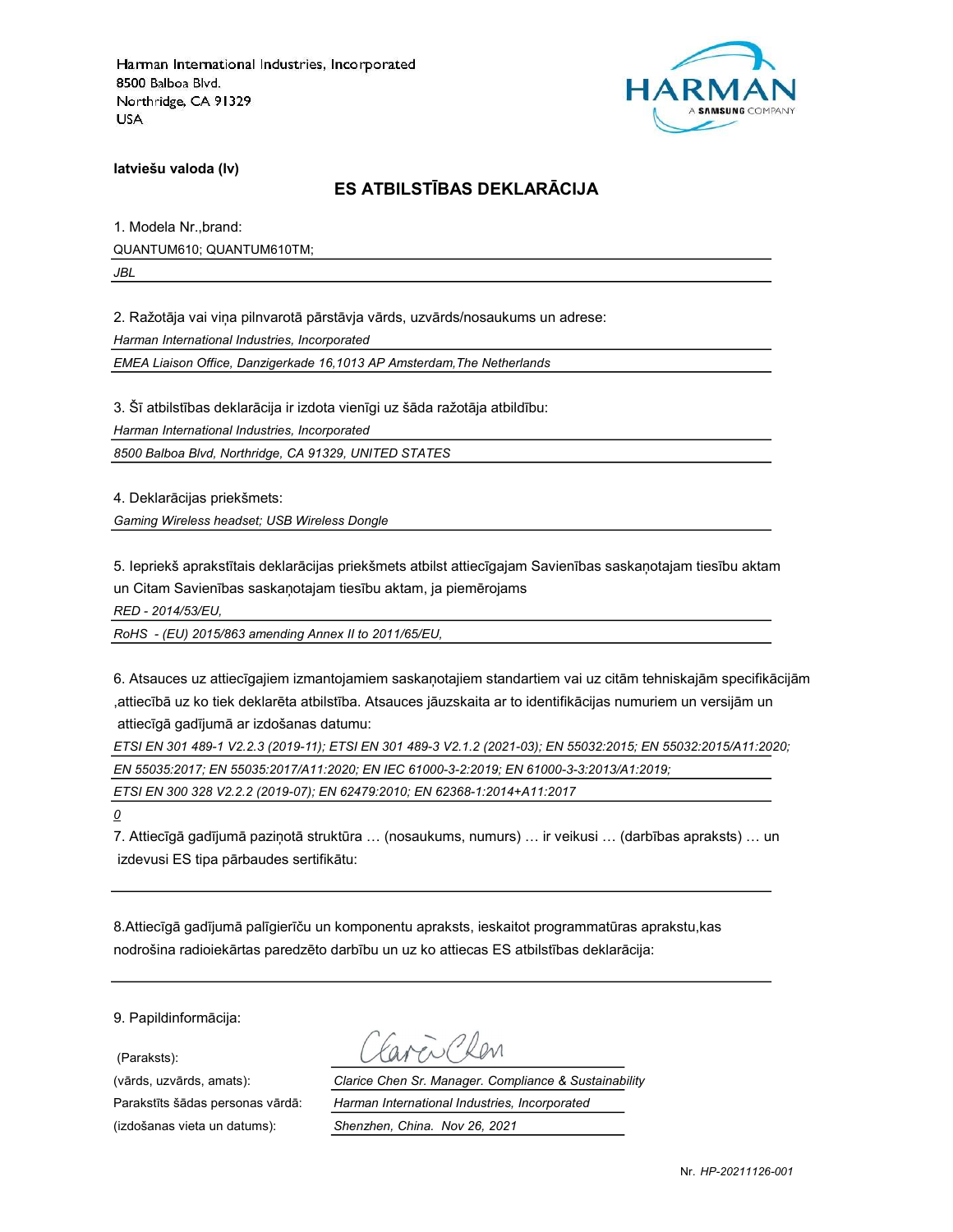

lietuvių kalba (lt)

### ES ATITIKTIES DEKLARACIJA

1. Modelio Nr., Prekės ženklas: QUANTUM610; QUANTUM610TM;

JBL

2. Gamintojo arba jo įgaliotojo atstovo pavadinimas ir adresas:

Harman International Industries, Incorporated

EMEA Liaison Office, Danzigerkade 16,1013 AP Amsterdam,The Netherlands

3. Ši atitikties deklaracija išduota tik gamintojo atsakomybe:

Harman International Industries, Incorporated

8500 Balboa Blvd, Northridge, CA 91329, UNITED STATES

4. Deklaracijos objektas:

Gaming Wireless headset; USB Wireless Dongle

5. Pirmiau aprašytas deklaracijos objektas atitinka susijusius derinamuosius Sąjungos teisės aktus ir kitus derinamuosius Sąjungos teisės aktus, jeigu taikoma.

RED - 2014/53/EU,

RoHS - (EU) 2015/863 amending Annex II to 2011/65/EU,

6. Nuorodos į susijusius taikytus darniuosius standartus arba kitas technines specifikacijas, pagal kurias buvo deklaruota atitiktis. Nuorodos turi būti išvardijamos nurodant jų identifikacinius numerius,ersijas ir, kai taikoma, paskelbimo datas:

ETSI EN 301 489-1 V2.2.3 (2019-11); ETSI EN 301 489-3 V2.1.2 (2021-03); EN 55032:2015; EN 55032:2015/A11:2020; EN 55035:2017; EN 55035:2017/A11:2020; EN IEC 61000-3-2:2019; EN 61000-3-3:2013/A1:2019;

ETSI EN 300 328 V2.2.2 (2019-07); EN 62479:2010; EN 62368-1:2014+A11:2017

0

7. Kai taikytina, notifikuotoji įstaiga … (pavadinimas, numeris)… atliko… (dalyvavimo procese aprašymas) ir išdavė ES tipo tyrimo sertifikatą:

8. Kai taikytina, pagalbinių įtaisų ir komponentų, įskaitant programinę įrangą, kurie leidžia radijo įrenginiams veikti pagal paskirtį ir yra įtraukti į ES atitikties deklaraciją, aprašas:

9. Papildoma informacija:

(Parašas):

Favor Ren

(vardas ir pavardė, pareigos): Clarice Chen Sr. Manager. Compliance & Sustainability Už ką ir kieno vardu pasirašyta: Harman International Industries, Incorporated (išdavimo data ir vieta): Shenzhen, China. Nov 26, 2021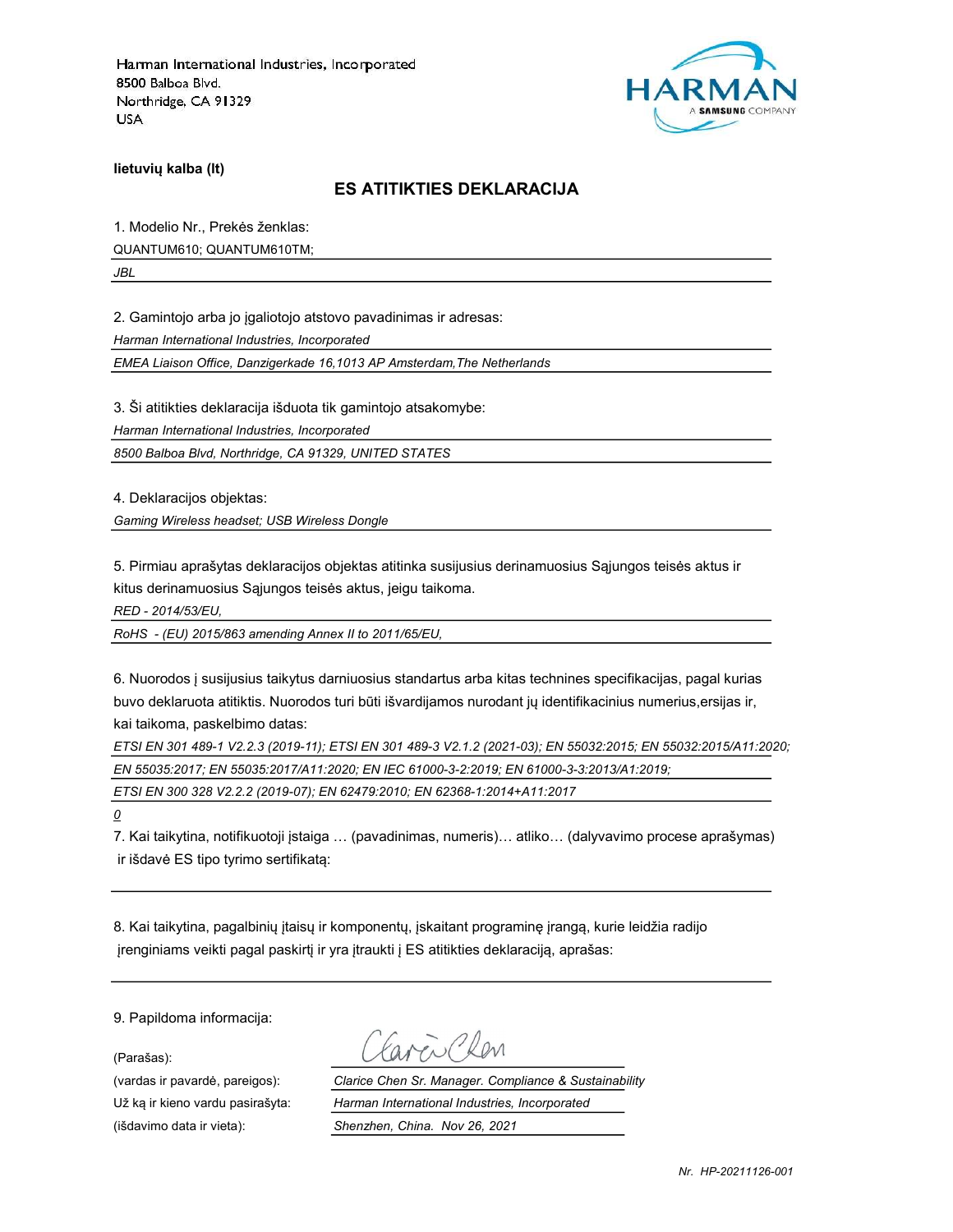

Nederlands (nl)

#### EU-CONFORMITEITSVERKLARING

1.Model nr.,Merk: QUANTUM610; QUANTUM610TM;

JBL

2. Naam en adres van de fabrikant of zijn gemachtigde:

Harman International Industries, Incorporated

EMEA Liaison Office, Danzigerkade 16,1013 AP Amsterdam,The Netherlands

3. Deze conformiteitsverklaring wordt afgegeven onder volledige verantwoordelijkheid van de fabrikant:

Harman International Industries, Incorporated

8500 Balboa Blvd, Northridge, CA 91329, UNITED STATES

4. Voorwerp van de verklaring:

Gaming Wireless headset; USB Wireless Dongle

5.Het hierboven beschreven voorwerp van de verklaring is in overeenstemming met de desbetreffende harmonisatiewetgeving van de Unie en andere harmonisatiewetgeving van de Unie, indien van toepassing: RED - 2014/53/EU,

RoHS - (EU) 2015/863 amending Annex II to 2011/65/EU,

6. Vermelding van de toegepaste relevante geharmoniseerde normen of van de andere technische specificaties waarop de conformiteitsverklaring betrekking heeft. Bij de opgave van de referenties moeten het identificatie nummer en de versie en, in voorkomend geval, de datum van publicatie worden vermeld:

ETSI EN 301 489-1 V2.2.3 (2019-11); ETSI EN 301 489-3 V2.1.2 (2021-03); EN 55032:2015; EN 55032:2015/A11:2020;

EN 55035:2017; EN 55035:2017/A11:2020; EN IEC 61000-3-2:2019; EN 61000-3-3:2013/A1:2019;

ETSI EN 300 328 V2.2.2 (2019-07); EN 62479:2010; EN 62368-1:2014+A11:2017

 $\overline{\mathcal{Q}}$ 

7.(Indien van toepassing) De aangemelde instantie … (naam, nummer) … heeft een … (beschrijving van de werkzaamheden) … uitgevoerd en het certificaat van EU-typeonderzoek … afgegeven:

8. Indien van toepassing, beschrijving van de accessoires en onderdelen, die het mogelijk maken dat de radioapparatuur functioneert zoals bedoeld en die onder de EU-conformiteitsverklaring vallen:

9. Aanvullende informatie:

(Handtekening):

Favor Clean

(naam, functie): Clarice Chen Sr. Manager. Compliance & Sustainability Ondertekend voor en namens: Harman International Industries, Incorporated (plaats en datum van afgifte): Shenzhen, China. Nov 26, 2021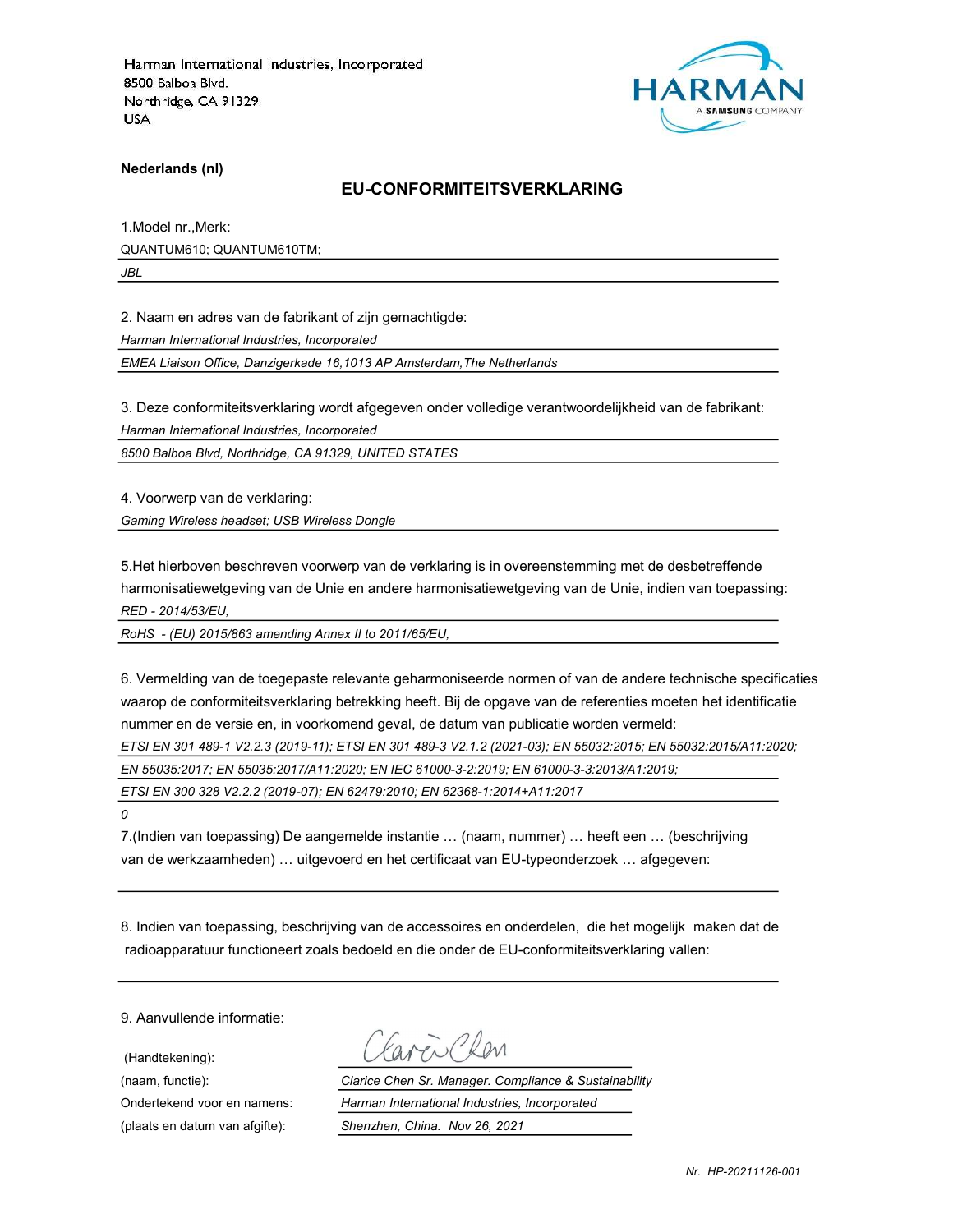

Română (ro)

#### DECLARAȚIA UE DE CONFORMITATE

1. Număr model, marcă:

QUANTUM610; QUANTUM610TM;

JBL

2. Denumirea și adresa producătorului sau a reprezentantului său autorizat:

Harman International Industries, Incorporated

EMEA Liaison Office, Danzigerkade 16,1013 AP Amsterdam,The Netherlands

3. Prezenta declarație de conformitate este emisă pe răspunderea exclusivă a producătorului:

Harman International Industries, Incorporated

8500 Balboa Blvd, Northridge, CA 91329, UNITED STATES

4.Obiectul declarației:

Gaming Wireless headset; USB Wireless Dongle

5. Obiectul declarației descris mai sus este în conformitate cu legislația relevantă de armonizare a Uniunii: și După caz, alte acte din legislația de armonizare a Uniunii

RED - 2014/53/EU,

RoHS - (EU) 2015/863 amending Annex II to 2011/65/EU,

6. Trimiterile la standardele armonizate relevante folosite sau trimiterile la alte specificații tehnice în legătură cu care se declară conformitatea. Referințele sunt enumerate împreună cu numerele de identificare și cu versiunea acestora precum și cu data eliberării, după caz:

ETSI EN 301 489-1 V2.2.3 (2019-11); ETSI EN 301 489-3 V2.1.2 (2021-03); EN 55032:2015; EN 55032:2015/A11:2020; EN 55035:2017; EN 55035:2017/A11:2020; EN IEC 61000-3-2:2019; EN 61000-3-3:2013/A1:2019;

ETSI EN 300 328 V2.2.2 (2019-07); EN 62479:2010; EN 62368-1:2014+A11:2017

 $\overline{\mathcal{Q}}$ 

7. După caz, organismul notificat … (denumire, număr) ... a efectuat … (descrierea intervenției) și a emis certificatul de examinare UE de tip:

8. După caz, o descriere a accesoriilor și componentelor, inclusiv a produselor software, care permit echipamentelor radio să funcționeze corespunzător și care sunt incluse în declarația de conformitate:

9. Informații suplimentare:

(Semnătura):

Favor Chen

(numele, funcția) : Clarice Chen Sr. Manager. Compliance & Sustainability Semnat pentru și în numele: Harman International Industries, Incorporated (locul și data emiterii): Shenzhen, China. Nov 26, 2021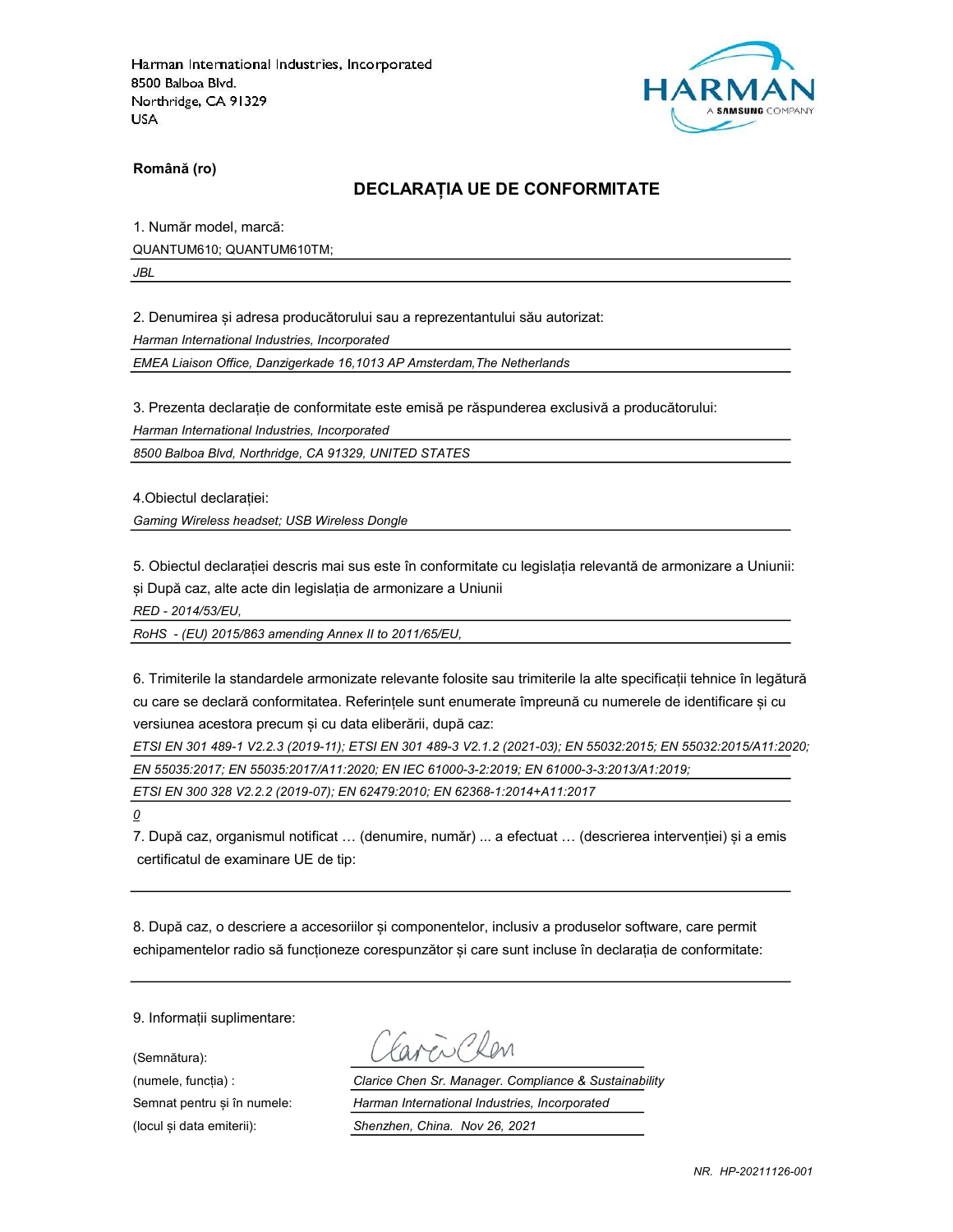

Suomi (fi)

#### EU-VAATIMUSTENMUKAISUUSVAKUUTUS

1. Malli nro.,merkki: QUANTUM610; QUANTUM610TM;

JBL

2. Valmistajan tai sen valtuutetun edustajan nimi ja osoite:

Harman International Industries, Incorporated

EMEA Liaison Office, Danzigerkade 16,1013 AP Amsterdam,The Netherlands

3. Tämä vaatimustenmukaisuusvakuutus on annettu valmistajan yksinomaisella vastuulla:

Harman International Industries, Incorporated

8500 Balboa Blvd, Northridge, CA 91329, UNITED STATES

4. Vakuutuksen kohde:

Gaming Wireless headset; USB Wireless Dongle

5. Edellä kuvattu vakuutuksen kohde on asiaa koskevan unionin yhdenmukaistamislainsäädännön vaatimusten mukainen ja Muu unionin yhdenmukaistamissäädös (tapauksen mukaan):

RED - 2014/53/EU,

RoHS - (EU) 2015/863 amending Annex II to 2011/65/EU,

6. Viittaus niihin asiaankuuluviin yhdenmukaistettuihin standardeihin, joita on käytetty, tai viittaus muihin teknisiin eritelmiin, joiden perusteella vaatimustenmukaisuusvakuutus on annettu. Viittausten luettelossa on mainittava niiden tunnistenumero ja versio ja tapauksen mukaan antopäivä:

ETSI EN 301 489-1 V2.2.3 (2019-11); ETSI EN 301 489-3 V2.1.2 (2021-03); EN 55032:2015; EN 55032:2015/A11:2020;

EN 55035:2017; EN 55035:2017/A11:2020; EN IEC 61000-3-2:2019; EN 61000-3-3:2013/A1:2019;

ETSI EN 300 328 V2.2.2 (2019-07); EN 62479:2010; EN 62368-1:2014+A11:2017

 $\overline{\mathcal{Q}}$ 

7. Tapauksen mukaan ilmoitettu laitos … (nimi, numero) … suoritti … (toimenpiteen kuvaus) … ja antoi EU-tyyppitarkastustodistuksen: …

8. Tapauksen mukaan kuvaus lisälaitteista ja osista, myös ohjelmistoista, jotka mahdollistavat radiolaitteen käyttötarkoituksen mukaisen käytön ja jotka EU-vaatimustenmukaisuusvakuutus kattaa:

9. Lisätietoja:

(allekirjoitus):

(antamispaikka ja -päivämäärä): Shenzhen, China. Nov 26, 2021

 $2\sqrt{10}$ 

(nimi, tehtävä): Clarice Chen Sr. Manager. Compliance & Sustainability Seuraavan puolesta allekirjoittanut: Harman International Industries, Incorporated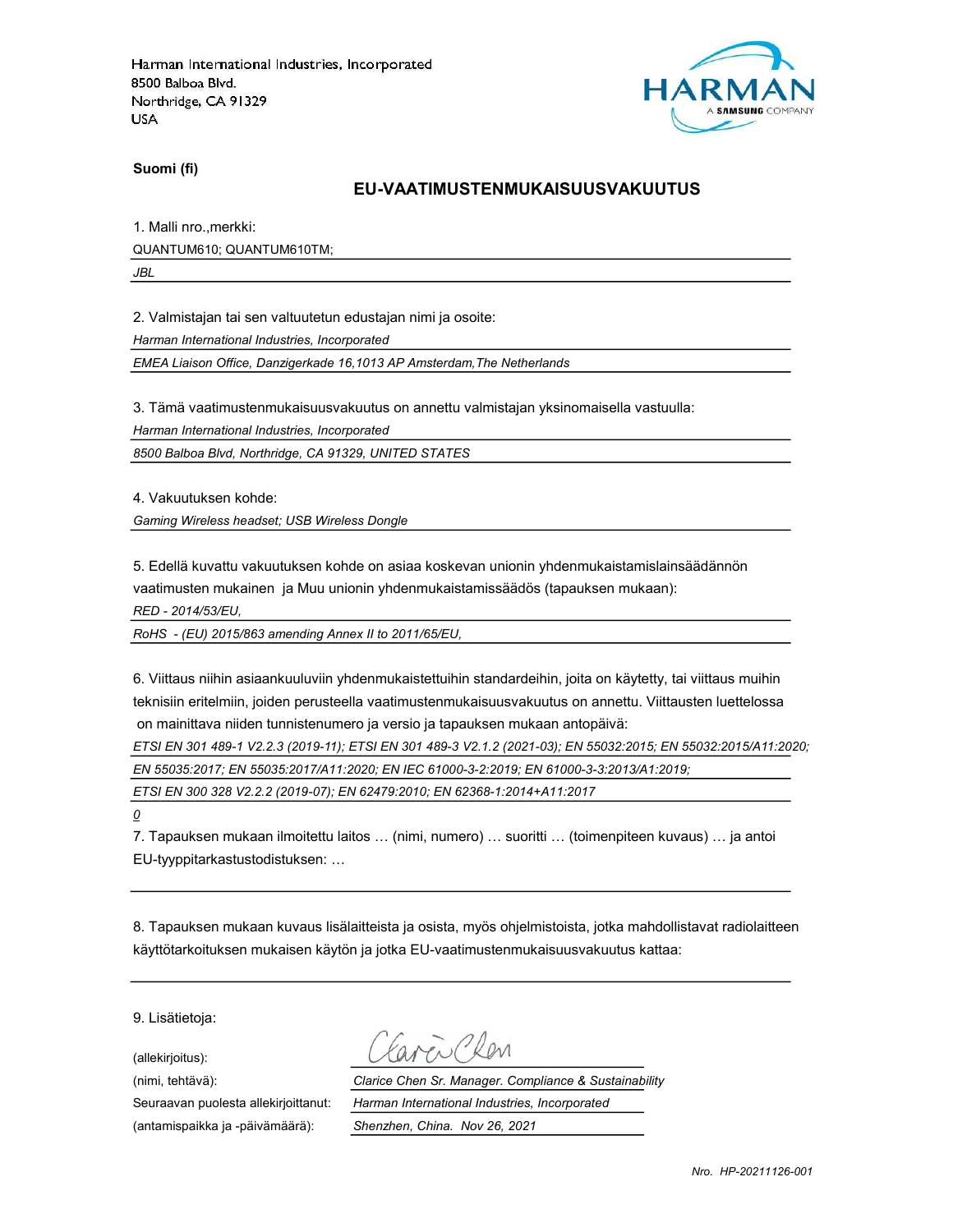

magyar (hu)

### EU-MEGFELELŐSÉGI NYILATKOZAT

1.Modellazonosító,márka: QUANTUM610; QUANTUM610TM;

JBL

2. A gyártó vagy meghatalmazott képviselőjének neve és címe:

Harman International Industries, Incorporated

EMEA Liaison Office, Danzigerkade 16,1013 AP Amsterdam,The Netherlands

3. Ezt a megfelelőségi nyilatkozatot a gyártó kizárólagos felelőssége mellett adják ki:

Harman International Industries, Incorporated

8500 Balboa Blvd, Northridge, CA 91329, UNITED STATES

4. A nyilatkozat tárgya:

Gaming Wireless headset; USB Wireless Dongle

5. A fent ismertetett nyilatkozat tárgya megfelel a vonatkozó uniós harmonizációs jogszabályoknak és adott esetben egyéb uniós harmonizációs jogszabály

RED - 2014/53/EU,

RoHS - (EU) 2015/863 amending Annex II to 2011/65/EU,

6.Az alkalmazott harmonizált szabványokra való hivatkozás vagy az azokra az egyéb műszaki előírásokra való hivatkozás, amelyekkel kapcsolatban megfelelőségi nyilatkozatot tetteké. A hivatkozásokat az azonosító számokkal együtt és a megfelelő verzió feltüntetésével kell megadni, adott esetben a kiállítás dátumával együtt: ETSI EN 301 489-1 V2.2.3 (2019-11); ETSI EN 301 489-3 V2.1.2 (2021-03); EN 55032:2015; EN 55032:2015/A11:2020; EN 55035:2017; EN 55035:2017/A11:2020; EN IEC 61000-3-2:2019; EN 61000-3-3:2013/A1:2019;

ETSI EN 300 328 V2.2.2 (2019-07); EN 62479:2010; EN 62368-1:2014+A11:2017

 $\overline{\mathcal{Q}}$ 

7.A(z) ... (nevű, számú)… bejelentett szervezet adott esetben elvégezte a(z) … (a beavatkozás ismertetése) …, és a következő EU-típusvizsgálati tanúsítványt adta ki:

8. Adott esetben a tartozékok és alkatrészek leírása, ideértve a rádióberendezés rendeltetésszerű használatát lehetővé tévő és az EU-megfelelőségi nyilatkozat hatályába tartozó szoftvereket is:

9. További információk:

(aláírás):

(név, beosztás): Clarice Chen Sr. Manager. Compliance & Sustainability nevében megbízásából írták alá: Harman International Industries, Incorporated (a kiállítás helye és dátuma): Shenzhen, China. Nov 26, 2021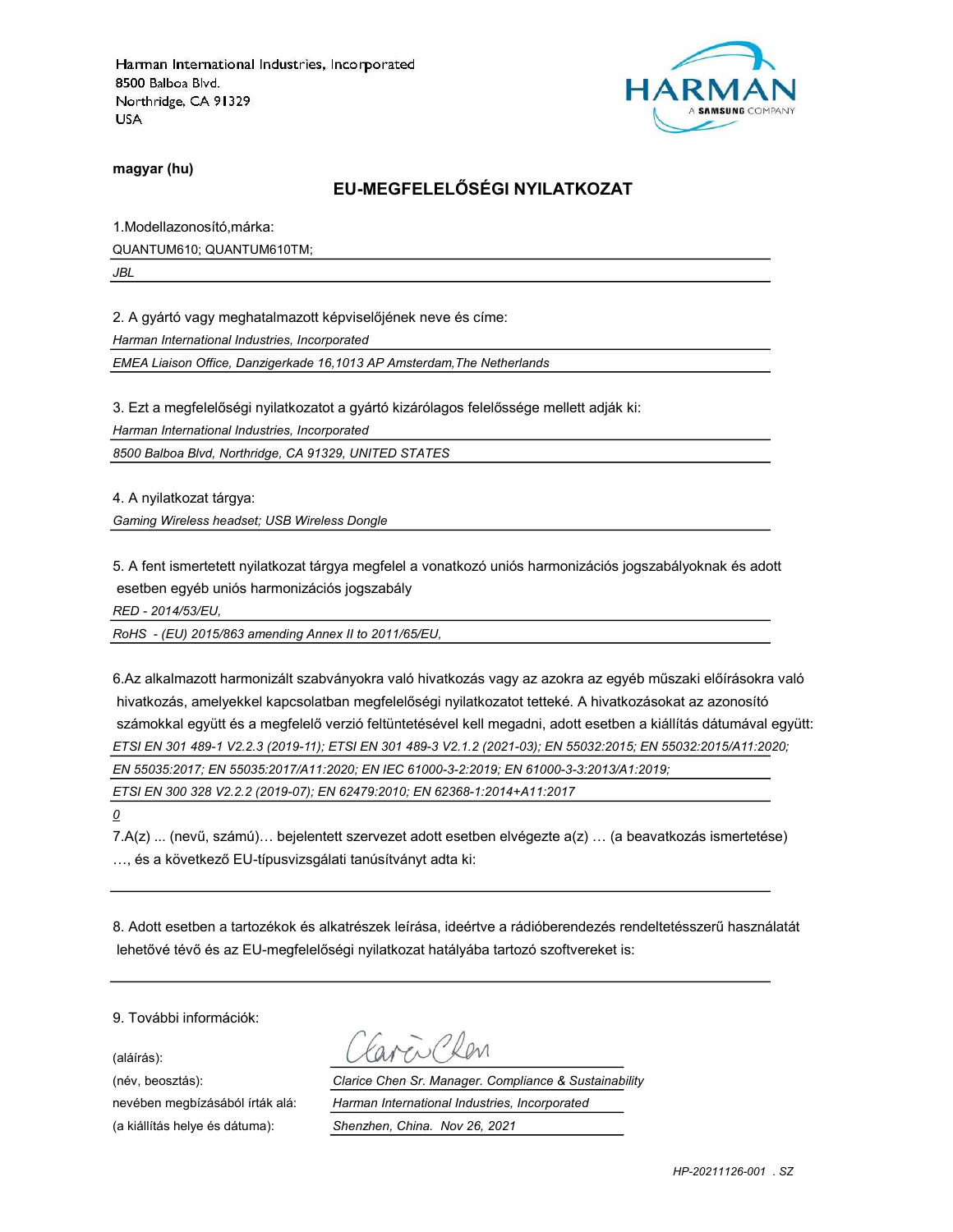

polski (pl)

#### DEKLARACJA ZGODNOŚCI UE

1. Nazwa modelu,Marka:

QUANTUM610; QUANTUM610TM;

JBL

2. Nazwa i adres producenta lub jego upoważnionego przedstawiciela:

Harman International Industries, Incorporated

EMEA Liaison Office, Danzigerkade 16,1013 AP Amsterdam,The Netherlands

3. Niniejszą deklarację zgodności wydaje się na wyłączną odpowiedzialność producenta:

Harman International Industries, Incorporated

8500 Balboa Blvd, Northridge, CA 91329, UNITED STATES

4. Przedmiot deklaracji:

Gaming Wireless headset; USB Wireless Dongle

5.Wymieniony powyżej przedmiot niniejszej deklaracji jest zgodny z odnośnymi wymaganiami unijnego prawodawstwa harmonizacyjnego i innym unijnym prawodawstwem harmonizacyjnym, w stosownych przypadkach:

RED - 2014/53/EU,

RoHS - (EU) 2015/863 amending Annex II to 2011/65/EU,

6. Odwołania do odnośnych norm zharmonizowanych, które zastosowano, lub do innych specyfikacji technicznych,w stosunku do których deklarowana jest zgodność. Odwołania muszą być podane wraz z ich numerami identyfika cyjnymi i wersjami oraz w stosownych przypadkach z datą wydania:

ETSI EN 301 489-1 V2.2.3 (2019-11); ETSI EN 301 489-3 V2.1.2 (2021-03); EN 55032:2015; EN 55032:2015/A11:2020;

EN 55035:2017; EN 55035:2017/A11:2020; EN IEC 61000-3-2:2019; EN 61000-3-3:2013/A1:2019;

ETSI EN 300 328 V2.2.2 (2019-07); EN 62479:2010; EN 62368-1:2014+A11:2017

0

7. W stosownych przypadkach, jednostka notyfikowana … (nazwa, numer) … przeprowadziła … (opis interwencji) … i wydała certyfikat badania typu UE:

8.W stosownych przypadkach, opis elementów dodatkowych lub komponentów, w tym oprogramowania , które umoż liwiają działanie urządzenia radiowego zgodnie z przeznaczeniem i które są objęte deklaracją zgodności UE:

9. Informacje dodatkowe:

(podpis):

Caren Cler

(imię i nazwisko, stanowisko): Clarice Chen Sr. Manager. Compliance & Sustainability Podpisano w imieniu: Harman International Industries, Incorporated (miejsce i data wydania): Shenzhen, China. Nov 26, 2021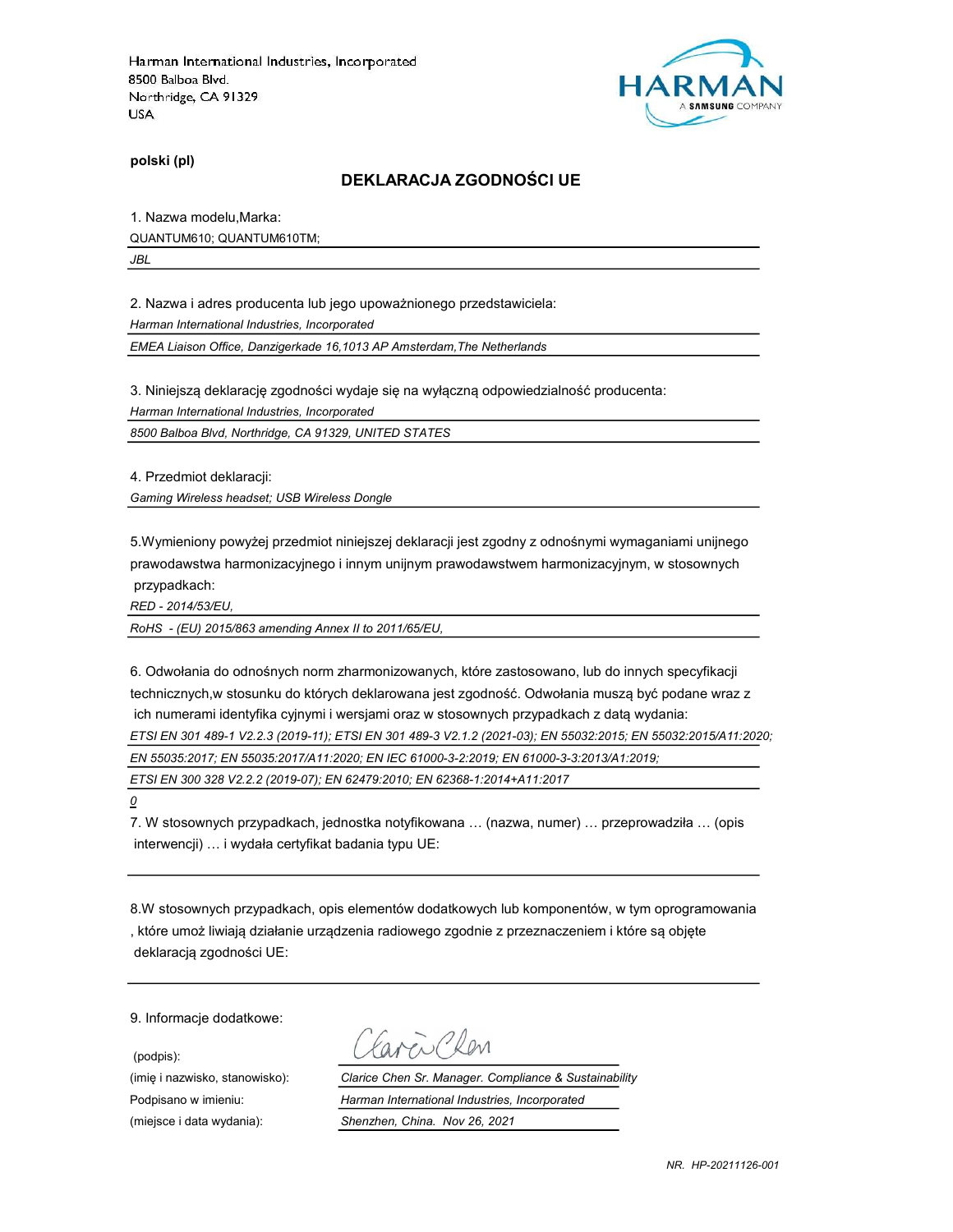

slovenčina (sk)

### EÚ VYHLÁSENIE O ZHODE

1.Číslo modelu,brand: QUANTUM610; QUANTUM610TM;

JBL

2. Meno a adresa výrobcu alebo jeho splnomocneného zástupcu:

Harman International Industries, Incorporated

EMEA Liaison Office, Danzigerkade 16,1013 AP Amsterdam,The Netherlands

3. Toto vyhlásenie o zhode sa vydáva na výhradnú zodpovednosť výrobcu.:

Harman International Industries, Incorporated

8500 Balboa Blvd, Northridge, CA 91329, UNITED STATES

4.Predmet vyhlásenia:

Gaming Wireless headset; USB Wireless Dongle

5. Uvedený predmet vyhlásenia je v zhode s príslušnými harmonizačnými právnymi predpismi Únie a Prípadne ďalšie harmonizačné právne predpisy Únie:

RED - 2014/53/EU,

RoHS - (EU) 2015/863 amending Annex II to 2011/65/EU,

6. Odkazy na príslušné použité harmonizované normy alebo odkazy na iné technické špecifikácie, v súvislosti s ktorými sa zhoda vyhlasuje. V rámci odkazov sa musí uviesť identifikačné číslo a verzia a prípadne dátum vydania:

ETSI EN 301 489-1 V2.2.3 (2019-11); ETSI EN 301 489-3 V2.1.2 (2021-03); EN 55032:2015; EN 55032:2015/A11:2020; EN 55035:2017; EN 55035:2017/A11:2020; EN IEC 61000-3-2:2019; EN 61000-3-3:2013/A1:2019;

ETSI EN 300 328 V2.2.2 (2019-07); EN 62479:2010; EN 62368-1:2014+A11:2017

 $\overline{\mathcal{Q}}$ 

7. Prípadne: notifikovaný orgán … (názov, číslo) … vykonal … (opis zásahu) … a vydal certifikát EÚ skúšky typu:

8. V príslušných prípadoch opis príslušenstva a komponentov vrátane softvéru, ktoré umožňujú rádiovému zariadeniu fungovať v súlade so zamýšľaným účelom, a na ktoré sa vzťahuje EÚ vyhlásenie o zhode:

9. Doplňujúce informácie:

(podpis):

(meno, funkcia): Clarice Chen Sr. Manager. Compliance & Sustainability Podpísané za a v mene: Harman International Industries, Incorporated (miesto a dátum vydania): Shenzhen, China. Nov 26, 2021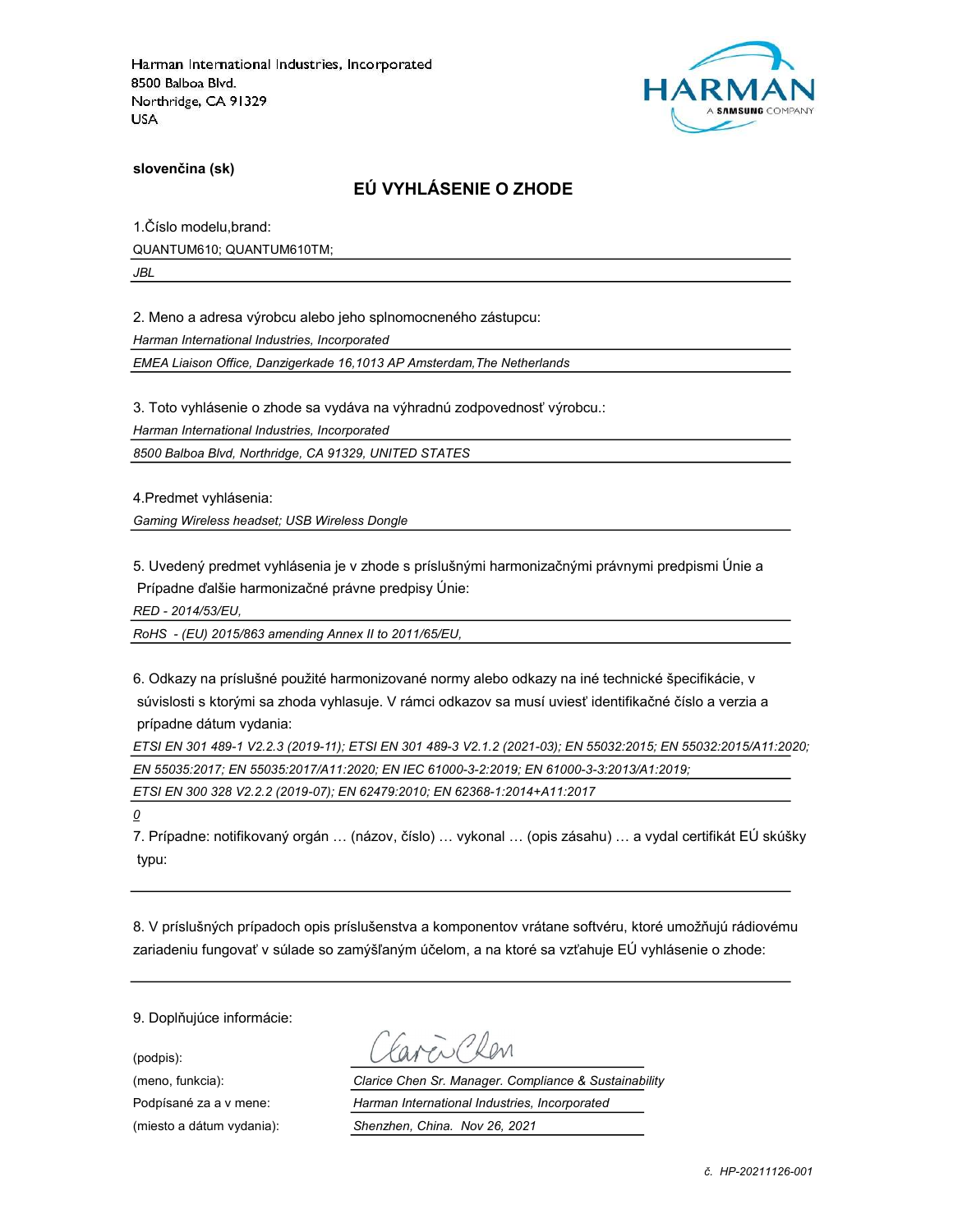

svenska (sv)

#### EU-FÖRSÄKRAN OM ÖVERENSSTÄMMELSE

1. Modell nr.,varumärke:

QUANTUM610; QUANTUM610TM;

JBL

2. Namn på och adress till tillverkaren eller dennes representant:

Harman International Industries, Incorporated

EMEA Liaison Office, Danzigerkade 16,1013 AP Amsterdam,The Netherlands

3. Denna försäkran om överensstämmelse utfärdas på tillverkarens eget ansvar:

Harman International Industries, Incorporated

8500 Balboa Blvd, Northridge, CA 91329, UNITED STATES

4. Föremål för försäkran:

Gaming Wireless headset; USB Wireless Dongle

5. Föremålet för försäkran ovan överensstämmer med den relevanta unionslagstiftningen om harmon -isering och Annan harmoniserad unionslagstiftning i förekommande fall

RED - 2014/53/EU,

RoHS - (EU) 2015/863 amending Annex II to 2011/65/EU,

6.Hänvisningar till de relevanta harmoniserade standarder som använts eller hänvisningar till andra tekniska specifikationer enligt vilka överensstämmelsen försäkras. Hänvisningar måste förtecknas tillsammans med identifieringsnummer och version och i förekommande fall datum för utfärdande:

ETSI EN 301 489-1 V2.2.3 (2019-11); ETSI EN 301 489-3 V2.1.2 (2021-03); EN 55032:2015; EN 55032:2015/A11:2020;

EN 55035:2017; EN 55035:2017/A11:2020; EN IEC 61000-3-2:2019; EN 61000-3-3:2013/A1:2019;

ETSI EN 300 328 V2.2.2 (2019-07); EN 62479:2010; EN 62368-1:2014+A11:2017

 $\overline{\mathcal{O}}$ 

7. I tillämpliga fall: det anmälda organet ... (namn, nummer) ... har utfört ... (beskrivning av åtgärd) ... och utfärdat EU- typprovningsintyg:

8. I förekommande fall en beskrivning av tillbehör och komponenter, inklusive programvara, som gör det möjligt för radioutrustningen att fungera som avsett och som täcks av en EU-försäkran om överensstämmelse:

9. Ytterligare information:

(namnteckning):

Favor Chen

(namn, befattning): Clarice Chen Sr. Manager. Compliance & Sustainability Undertecknat för: Harman International Industries, Incorporated (ort och datum) Shenzhen, China. Nov 26, 2021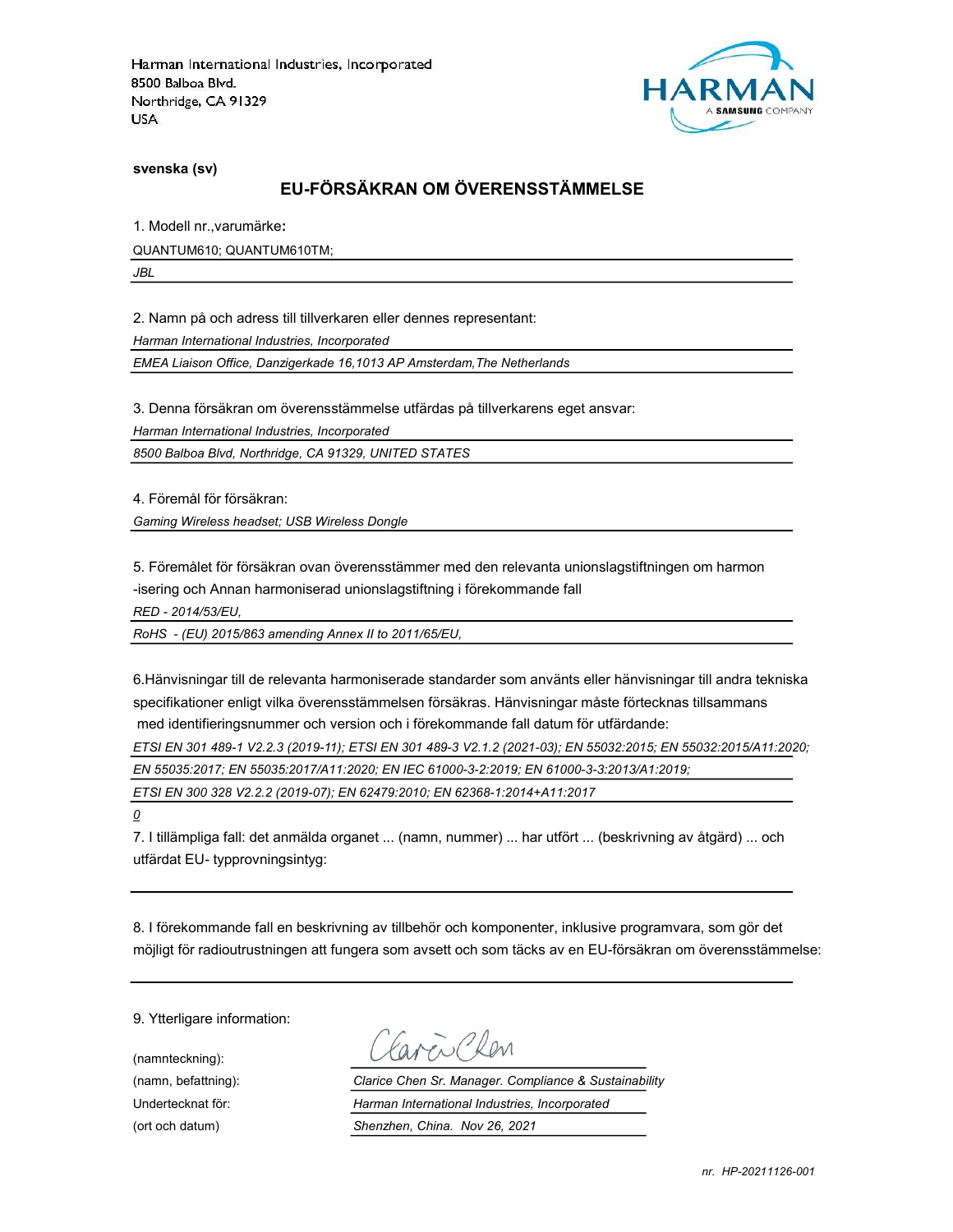

Malti (mt)

# DIKJARAZZJONI TA' KONFORMITÀ TAL-UE

1.Il-mudell Nru.,marka: QUANTUM610; QUANTUM610TM; JBL

2. L-isem u l-indirizz tal-manifattur jew tar-rappreżentant awtorizzat tiegħu: Harman International Industries, Incorporated

EMEA Liaison Office, Danzigerkade 16,1013 AP Amsterdam,The Netherlands

3. Din id-dikjarazzjoni tal-konformità tinħareg taħt ir-responsabbiltà unika tal-manifattur:

Harman International Industries, Incorporated

8500 Balboa Blvd, Northridge, CA 91329, UNITED STATES

4.L-għan tad-dikjarazzjoni:

Gaming Wireless headset; USB Wireless Dongle

5. L-għan tad-dikjarazzjoni deskritt hawn fuq huwa konformi mal-leġiżlazzjoni ta' armonizzazzjoni rilevanti tal -Unjon u Leġiżlazzjoni dwar l-armonizzazzjoni oħra tal-Unjoni meta tkun applikabbli

RED - 2014/53/EU,

RoHS - (EU) 2015/863 amending Annex II to 2011/65/EU,

6. Ir-referenzi għall-istandards armonizzati rilevanti li ntużaw, jew ir-referenzi għall-ispeċifikazzjonijiet tekniċi l-oħrajn li skonthom qed tiġi ddikjarata l-konformità: Ir-referenzi jridu jiġu elenkati bin-numru tal-identifikazzjoni u l-verżjoni tagħhom u, fejn applikabbli, id-data tal-ħruġ:

ETSI EN 301 489-1 V2.2.3 (2019-11); ETSI EN 301 489-3 V2.1.2 (2021-03); EN 55032:2015; EN 55032:2015/A11:2020; EN 55035:2017; EN 55035:2017/A11:2020; EN IEC 61000-3-2:2019; EN 61000-3-3:2013/A1:2019;

ETSI EN 300 328 V2.2.2 (2019-07); EN 62479:2010; EN 62368-1:2014+A11:2017

 $\overline{\mathcal{Q}}$ 

7.Meta applikabbli, il-korp notifikat … (l-isem, in-numru) … wettaq… (deskrizzjoni tal-intervent) … u ħareġ iċ-ċertifikat tal-eżami tat-tip tal-UE:

8. Fejn applikabbli, deskrizzjoni tal-aċċessorji u il-komponenti, inkluż is-softwer, li jippermettu t-tagħmir tar -radju jopera kif intiż u koperti mid-dikjarazzjoni tal-konformità tal-UE:

9. Informazzjoni addizzjonali:

(firma):

Caren Chen

(isem, funzjoni): Clarice Chen Sr. Manager. Compliance & Sustainability Iffirmat għal u f'isem: Harman International Industries, Incorporated (post u data tal-ħruġ): Shenzhen, China. Nov 26, 2021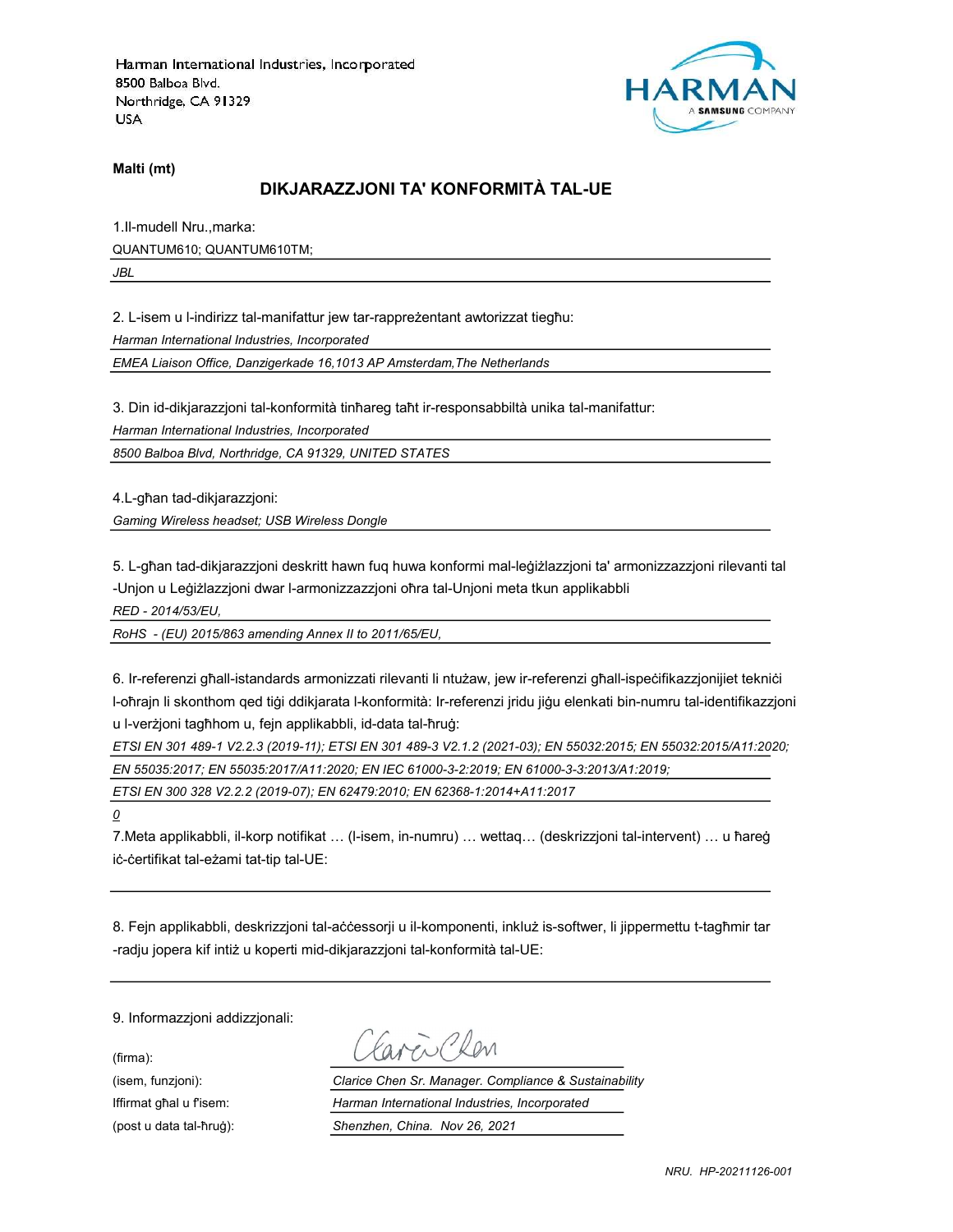

português (pt)

#### DECLARAÇÃO UE DE CONFORMIDADE

1. Modelo Nº.,marca: QUANTUM610; QUANTUM610TM;

JBL

2. Nome e endereço do fabricante ou do respetivo mandatário:

Harman International Industries, Incorporated

EMEA Liaison Office, Danzigerkade 16,1013 AP Amsterdam,The Netherlands

3. A presente declaração de conformidade é emitida sob a exclusiva responsabilidade do fabricante:

Harman International Industries, Incorporated

8500 Balboa Blvd, Northridge, CA 91329, UNITED STATES

4. Objeto da declaração:

Gaming Wireless headset; USB Wireless Dongle

5.O objeto da declaração acima mencionada está em conformidade com a legislação de harmonização da União aplicável, Outra legislação de harmonização da União, se aplicável:

RED - 2014/53/EU,

RoHS - (EU) 2015/863 amending Annex II to 2011/65/EU,

6. Referências às normas harmonizadas aplicáveis utilizadas ou às outras especificações técnicas em relação às quais a conformidade é declarada. As referências devem ser enumeradas com os respetivos números de identificação e versão e, se for caso disso, a data de emissão:

ETSI EN 301 489-1 V2.2.3 (2019-11); ETSI EN 301 489-3 V2.1.2 (2021-03); EN 55032:2015; EN 55032:2015/A11:2020;

EN 55035:2017; EN 55035:2017/A11:2020; EN IEC 61000-3-2:2019; EN 61000-3-3:2013/A1:2019;

ETSI EN 300 328 V2.2.2 (2019-07); EN 62479:2010; EN 62368-1:2014+A11:2017

0

7. Se aplicável, o organismo notificado: (nome, número)... efetuou… (descrição da intervenção)… e emitiu o certificado de exame UE de tipo:

8. Se aplicável, descrição dos acessórios e/ou componentes, incluindo o software, que permitem que o equipamento de rádio funcione conforme o pretendido, abrangidos pela declaração UE de conformidade:

9. Informações complementares:

(assinatura):

avendelen

(nome, cargo) : Clarice Chen Sr. Manager. Compliance & Sustainability Assinado por e em nome de: Harman International Industries, Incorporated (local e data de emissão) Shenzhen, China. Nov 26, 2021